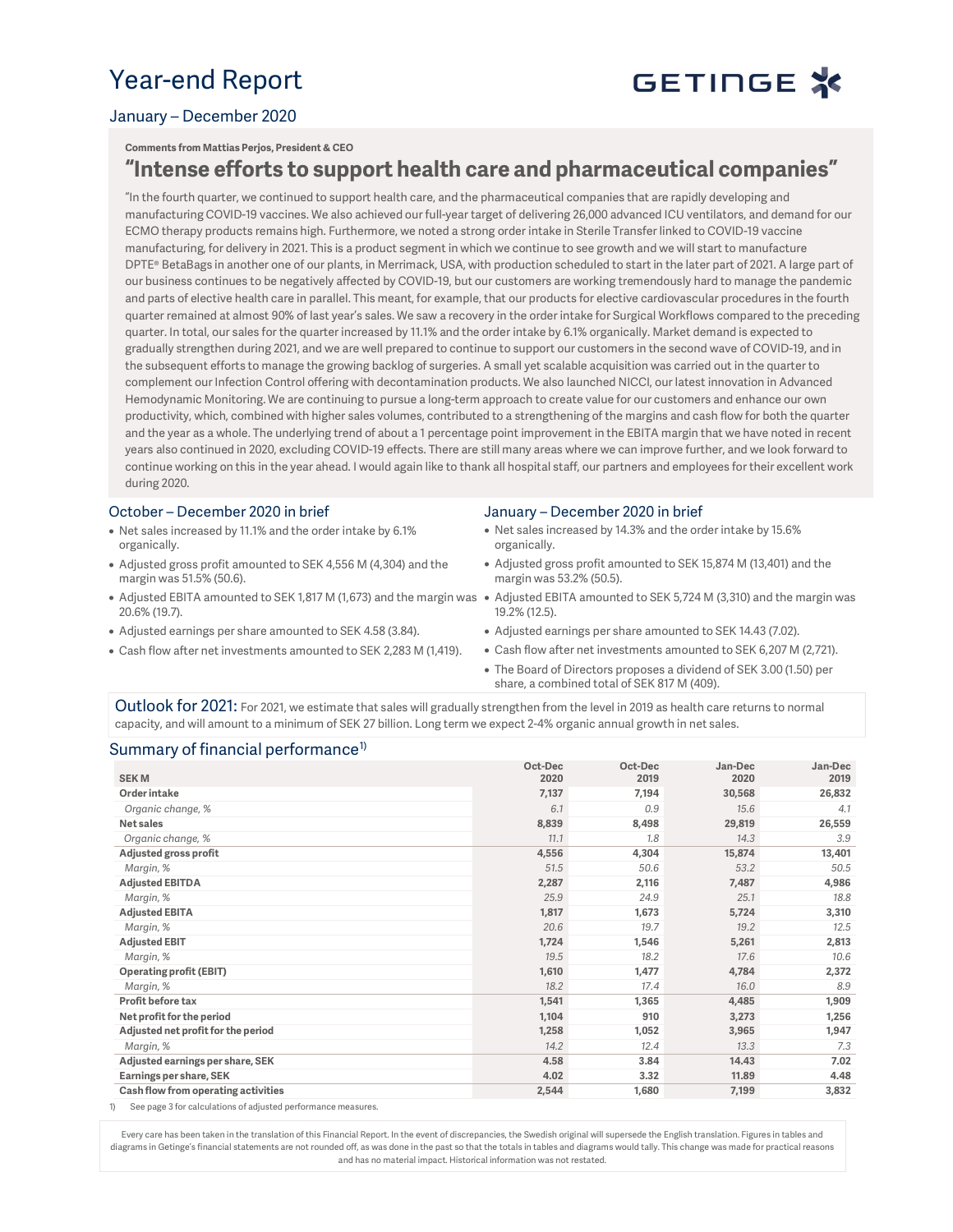# GETINGE X

# Group performance

### Order intake

October – December 2020

| Order intake<br>business areas, SEK M | Oct-Dec<br>2020 | Oct-Dec<br>2019 | Org $\Delta$ , % | Jan-Dec<br>2020 | Jan-Dec<br>2019 | Org $\Delta$ , % |
|---------------------------------------|-----------------|-----------------|------------------|-----------------|-----------------|------------------|
| Acute Care Therapies                  | 3.704           | 3.996           | 3.7              | 19,208          | 14.778          | 34.2             |
| Life Science                          | 1.235           | 664             | 70.5             | 3.413           | 2.640           | 14.2             |
| Surgical Workflows                    | 2.198           | 2.534           | $-7.1$           | 7.948           | 9.414           | $-13.3$          |
| Total                                 | 7.137           | 7.194           | 6.1              | 30.568          | 26.832          | 15.6             |

| Order intake   | Oct-Dec | Oct-Dec |                  | Jan-Dec | Jan-Dec |                  |
|----------------|---------|---------|------------------|---------|---------|------------------|
| regions, SEK M | 2020    | 2019    | Org $\Delta$ , % | 2020    | 2019    | Org $\Delta$ , % |
| Americas       | 2.627   | 2.909   | 1.3              | 11.601  | 10.723  | 10.6             |
| APAC           | 1.529   | 1.691   | $-5.8$           | 6.603   | 6.037   | 9.0              |
| <b>EMEA</b>    | 2.981   | 2.594   | 19.1             | 12,364  | 10.072  | 24.9             |
| Total          | 7.137   | 7.194   | 6.1              | 30.568  | 26.832  | 15.6             |

### Net sales

October – December 2020

| Net sales<br>business areas. SEK M | Oct-Dec<br>2020 | Oct-Dec<br>2019 | Org $\Delta$ , % | Jan-Dec<br>2020 | Jan-Dec<br>2019 | Org $\Delta$ , % |
|------------------------------------|-----------------|-----------------|------------------|-----------------|-----------------|------------------|
| Acute Care Therapies               | 5.392           | 4.340           | 35.5             | 18.719          | 14.637          | 32.1             |
| Life Science                       | 806             | 865             | $-12.3$          | 2.854           | 2.487           | 3.0              |
| <b>Surgical Workflows</b>          | 2.641           | 3.293           | $-14.9$          | 8.246           | 9.435           | $-10.3$          |
| Total                              | 8.839           | 8.498           | 11.1             | 29.819          | 26.559          | 14.3             |
|                                    |                 |                 |                  |                 |                 |                  |
| Net sales<br>regions, SEK M        | Oct-Dec<br>2020 | Oct-Dec<br>2019 | Org $\Delta$ , % | Jan-Dec<br>2020 | Jan-Dec<br>2019 | Org $\Delta$ , % |
| Americas                           | 3.238           | 3.144           | 13.9             | 11.394          | 10.635          | 10.0             |
| APAC                               | 1.951           | 1.989           | 1.6              | 6.329           | 5.877           | 7.5              |
|                                    |                 |                 |                  |                 |                 |                  |
| <b>EMEA</b>                        | 3.651           | 3.365           | 14.1             | 12.096          | 10.047          | 23.0             |

| Net sales specified by<br>capital goods &<br>consumables, SEK M | Oct-Dec<br>2020 | Oct-Dec<br>2019 | Org $\Delta$ , % | Jan-Dec<br>2020 | Jan-Dec<br>2019 | Org $\Delta$ , % |
|-----------------------------------------------------------------|-----------------|-----------------|------------------|-----------------|-----------------|------------------|
| Capital goods                                                   | 5.138           | 4.438           | 21.9             | 15,473          | 11.781          | 32.7             |
| Consumables                                                     | 3.702           | 4.060           | $-0.8$           | 14,346          | 14.778          | $-0.3$           |
| Total                                                           | 8.839           | 8.498           | 11.1             | 29.819          | 26,559          | 14.3             |



- Acute Care Therapies is continuing to grow due to high demand for ECMO therapy products. The order intake for advanced ICU ventilators increased in the quarter but at a lower rate. The order intake for products for elective cardiovascular procedures remained at almost 90% of last year's level.
- The high organic growth in Life Science was primarily linked to Sterile Transfer products related to vaccine production.
- Surgical Workflows' order intake fell year-on-year but recovered compared with the preceding quarter.
- Life Science grew in all regions, while Acute Care Therapies mainly increased in EMEA. Surgical Workflows' order intake declined in all regions.
- The continued high sales in Acute Care Therapies was attributable to advanced ICU ventilators and ECMO therapy products in all regions, while sales in products for elective cardiovascular procedures were lower year on year.
- Sales in Life Science fell, mainly as a result of lower activity in sterilizers and washer-disinfectors.
- Net sales in Surgical Workflows were negatively affected by lower order intake in prior quarters in all product categories and in all regions.
- Net sales increased by SEK 341 M, corresponding to +4.0%
- Acquired operations represented growth of SEK 100 M, corresponding to +1.2%.
- Exchange rates had a negative impact of SEK 699 M on sales, corresponding to -8.2%.
- Volume, mix and other items positively affected sales by SEK 940 M, corresponding to organic growth of +11.1%.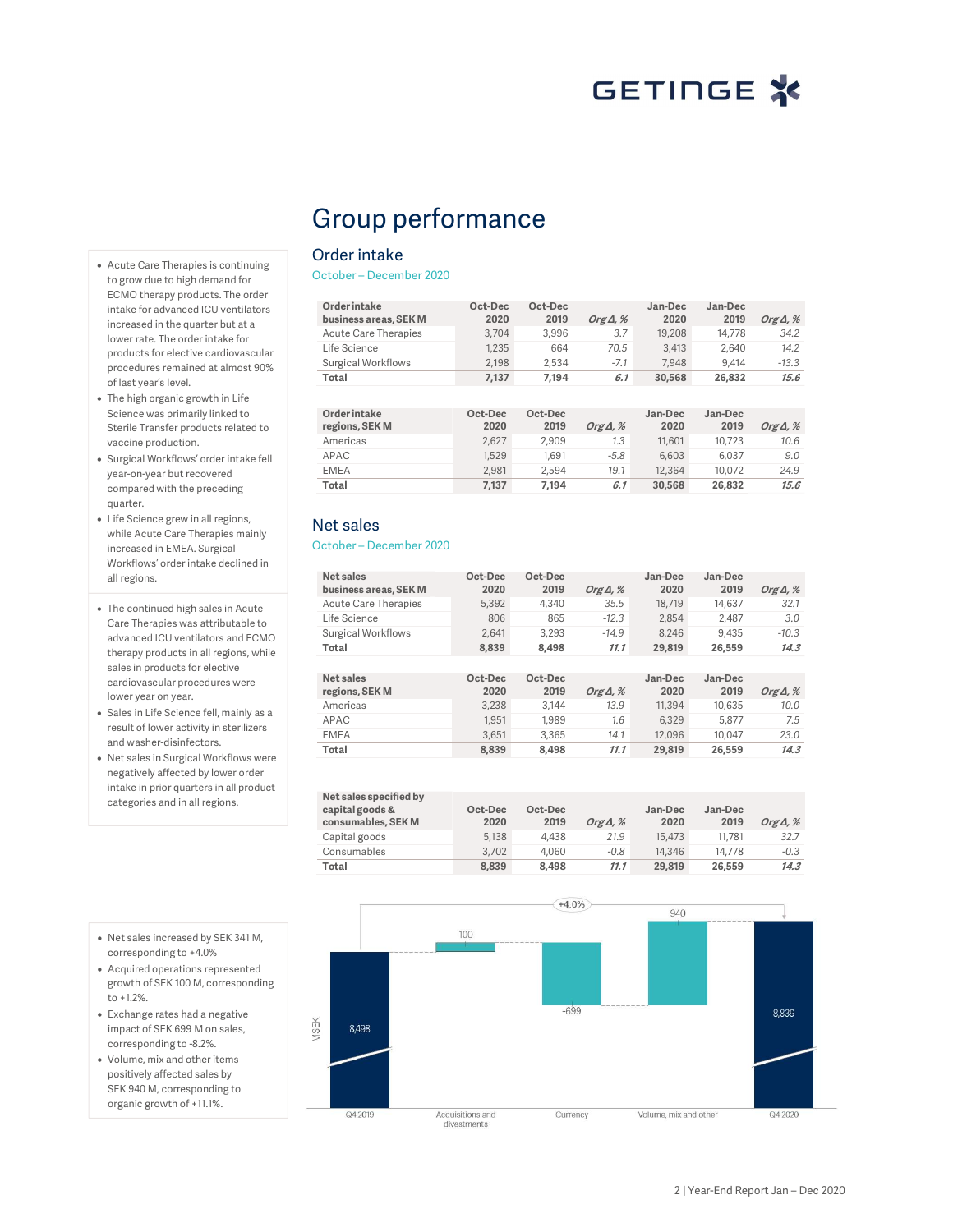- Currency effects impacted adjusted gross profit by SEK -471 M and adjusted EBITA by SEK -394 M.
- The gross margin continued to strengthen year-on-year, mainly due to final deliveries of ventilators related to the higher order intake earlier in the year. Margins were reduced by negative currency effects and partly by product mix and under-absorption in parts of Acute Care Therapies and Surgical Workflows.
- New ways of working methods, as a consequence of COVID-19, continued to have a positive effect on adjusted operating expenses. Variable remuneration related to increased sales and improved earnings as well as a currency-related revaluation effects contributed to higher expenses for the quarter.
- Adjusted EBITA rose by SEK 143 M year-on-year and the margin increased by 0.9 of a percentage point. Earnings and the margin were negatively impacted by currency effects of SEK 394 M, of which about SEK 100 M was revaluation effects. In addition, earnings were negatively affected by SEK 100 M primarily attributable to higher variable remuneration related to increased sales and improved earnings.
- Other items affecting comparability amounted to SEK -110 M, which includes a write-down in the value of an older research project in sterilizers.
- Net financial items improved SEK 43 M as a result of lower net debt and lower interest expenses.
- Acute Care Therapies increased its adjusted EBITA by SEK 460 M and the margin improved by 3.2 percentage points, due to higher sales volumes and despite significantly negative currency effects.
- Life Science's adjusted EBITA declined by SEK 48 M and the margin fell by 4.6 percentage points, due to lower invoicing in sterilizers and washerdisinfectors as well as negative currency effects.
- Surgical Workflows' adjusted EBITA fell by SEK 237 M compared with Q4 2019 and the margin declined by 6.0 percentage points as a result of lower sales volumes and currency.

### Underlying earnings trend

|                                                                    | Oct-Dec  | Oct-Dec  | Jan-Dec  | Jan-Dec  |
|--------------------------------------------------------------------|----------|----------|----------|----------|
| <b>SEKM</b>                                                        | 2020     | 2019     | 2020     | 2019     |
| Net sales                                                          | 8,839    | 8,498    | 29,819   | 26,559   |
| Adjusted gross profit                                              | 4,556    | 4,304    | 15,874   | 13,401   |
| Margin, %                                                          | 51.5     | 50.6     | 53.2     | 50.5     |
| Adjusted operating expenses                                        | $-2.269$ | $-2.188$ | $-8.387$ | $-8.415$ |
| <b>Adjusted EBITDA</b>                                             | 2,287    | 2,116    | 7,487    | 4,986    |
| Margin, %                                                          | 25.9     | 24.9     | 25.1     | 18.8     |
| Depreciation, amortization and write-downs of                      |          |          |          |          |
| intangible assets and tangible assets <sup>1)</sup>                | $-470$   | $-443$   | $-1,763$ | $-1,676$ |
| <b>Adjusted EBITA</b>                                              | 1,817    | 1,673    | 5,724    | 3,310    |
| Margin, %                                                          | 20.6     | 19.7     | 19.2     | 12.5     |
|                                                                    |          |          |          |          |
| A Amortization and write-down of acquired                          |          |          |          |          |
| intangible assets <sup>1)</sup>                                    | $-93$    | $-127$   | $-463$   | $-497$   |
| <b>Adjusted EBIT</b>                                               | 1.724    | 1.546    | 5.261    | 2.813    |
| Margin, %                                                          | 19.5     | 18.2     | 17.6     | 10.6     |
| <b>B</b> Acquisition and restructuring costs <sup>2)</sup>         | $-5$     | $-59$    | $-177$   | $-324$   |
| $C$ Other items affecting comparability <sup>2)</sup>              | $-110$   | $-10$    | $-300$   | $-117$   |
| <b>Operating profit (EBIT)</b>                                     | 1,610    | 1,477    | 4,784    | 2,372    |
| Net financial items                                                | $-69$    | $-112$   | $-299$   | $-463$   |
| Profit before tax                                                  | 1,541    | 1,365    | 4,485    | 1,909    |
| Adjusted profit before tax                                         |          |          |          |          |
| (adjusted for A, B and C)                                          | 1,748    | 1,561    | 5.425    | 2,847    |
| Margin, %                                                          | 19.8     | 18.4     | 18.2     | 10.7     |
| Taxes                                                              | $-437$   | $-455$   | $-1.213$ | $-653$   |
| <b>D</b> Adjustment of tax $2$                                     | $-53$    | $-54$    | $-248$   | $-247$   |
| Adjusted net profit for the period<br>(adjusted for A, B, C and D) | 1,258    | 1,052    | 3,965    | 1,947    |
| Margin, %                                                          | 14.2     | 12.4     | 13.3     | 7.3      |
| Of which, attributable to Parent Company                           |          |          |          |          |
| shareholders                                                       | 1,248    | 1.047    | 3,931    | 1,913    |
| Average number of shares, thousands                                | 272.370  | 272,370  | 272.370  | 272,370  |
| Adjusted earnings per share, SEK<br>(adjusted for A, B, C and D)   | 4.58     | 3.84     | 14.43    | 7.02     |

1) Excluding items affecting comparability (see Note 3 for depreciation, amortization and write-downs). 2) See Note 5.

### Adjusted EBITA per business area $^{\rm 1)}$

| <b>SEKM</b>                                    | Oct-Dec<br>2020 | Oct-Dec<br>2019 | Jan-Dec<br>2020 | Jan-Dec<br>2019 |
|------------------------------------------------|-----------------|-----------------|-----------------|-----------------|
| <b>Acute Care Therapies</b>                    | 1,653           | 1.194           | 5.831           | 3,110           |
| Margin, %                                      | 30.7            | 27.5            | 31.1            | 21.2            |
| <b>Life Science</b>                            | 112             | 160             | 393             | 323             |
| Margin, %                                      | 13.9            | 18.5            | 13.8            | 13.0            |
| <b>Surgical Workflows</b>                      | 156             | 392             | $-127$          | 222             |
| Margin, %                                      | 5.9             | 11.9            | $-1.5$          | 2.4             |
| Group functions and other (incl. eliminations) | $-105$          | $-73$           | $-374$          | $-345$          |
| Total                                          | 1.817           | 1.673           | 5.724           | 3,310           |
| Margin, %                                      | 20.6            | 19.7            | 19.2            | 12.5            |

1) See Note 3 for depreciation and write-downs and Note 5 for other items affecting comparability.

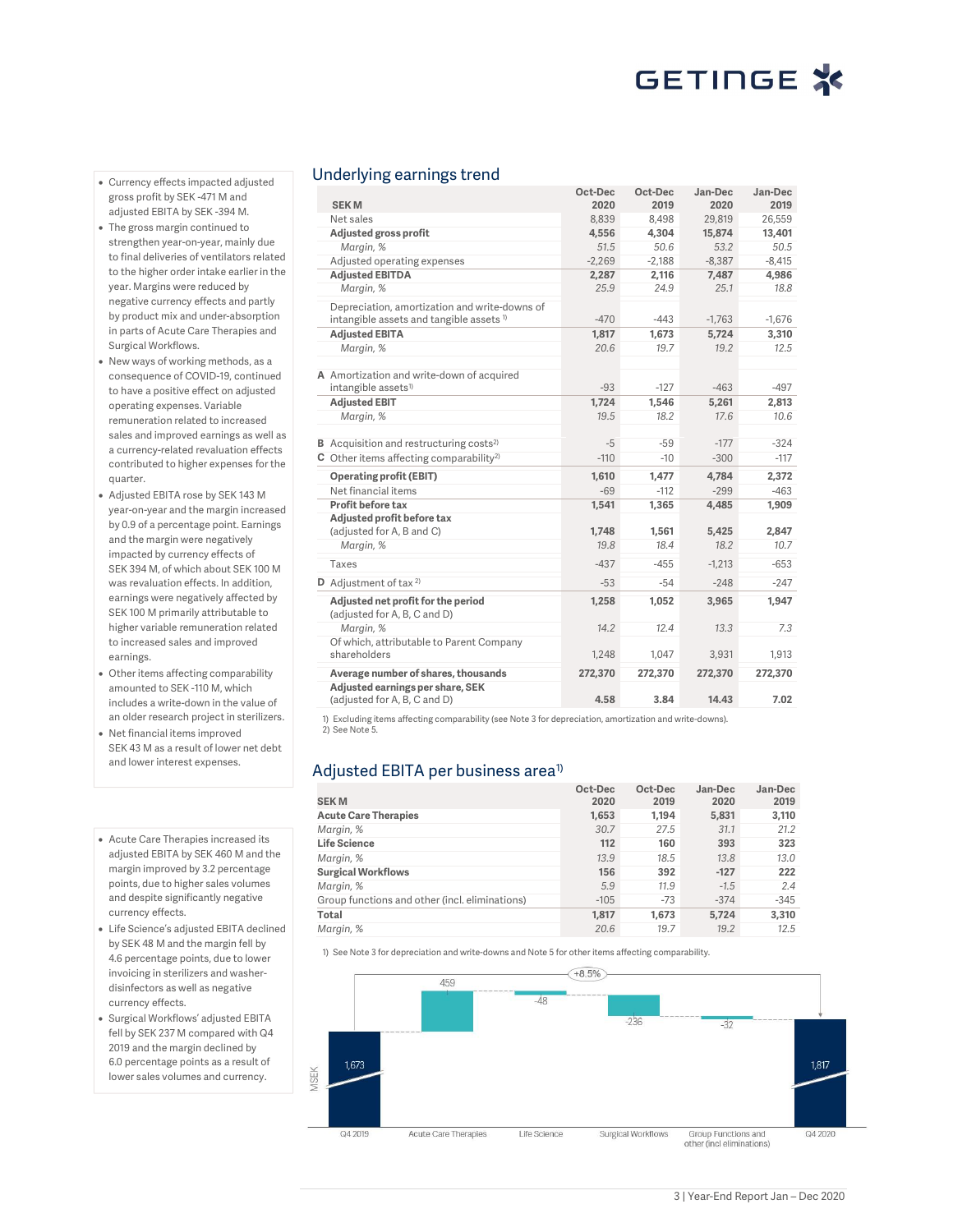# GETINGE X

### Adjusted operating expenses

(excluding depreciation, amortization and write-downs and other items affecting comparability)<sup>1)</sup>

|                                     | Oct-Dec  | Oct-Dec  | Jan-Dec  | Jan-Dec  |
|-------------------------------------|----------|----------|----------|----------|
| <b>SEKM</b>                         | 2020     | 2019     | 2020     | 2019     |
| Selling expenses                    | $-1.222$ | $-1.187$ | $-4.497$ | $-4.666$ |
| Administrative expenses             | $-729$   | $-818$   | $-3.048$ | $-3.015$ |
| Research and development costs      | $-182$   | $-164$   | $-770$   | $-688$   |
| Other operating income and expenses | $-136$   | $-19$    | $-72$    | $-46$    |
| Total                               | $-2.269$ | $-2.188$ | $-8.387$ | $-8.415$ |

1) See Note 3 for depreciation and write-downs and Note 5 for other items affecting comparability.

### Currency impact

|                       | Oct-Dec | Jan-Dec |
|-----------------------|---------|---------|
| <b>SEKM</b>           | 2020    | 2020    |
| Net sales             | $-699$  | $-893$  |
| Adjusted gross profit | $-471$  | $-453$  |
| Adjusted EBITDA       | $-418$  | $-318$  |
| Adjusted EBITA        | $-394$  | $-289$  |
| Adjusted EBIT         | $-381$  | $-276$  |

### Cash flow and financial position<sup>1)</sup>

| <b>SEKM</b>                                                    | Oct-Dec<br>2020 | Oct-Dec<br>2019 | Jan-Dec<br>2020 | Jan-Dec<br>2019 |
|----------------------------------------------------------------|-----------------|-----------------|-----------------|-----------------|
| Cash flow before changes in working capital                    | 1.999           | 1.904           | 6.352           | 3,698           |
| Changes in working capital                                     | 545             | $-224$          | 847             | 134             |
| Net investments in non-current assets                          | $-261$          | $-261$          | $-993$          | $-1.111$        |
| Cash flow after net investments                                | 2,283           | 1.419           | 6,207           | 2,721           |
| Net interest-bearing debt                                      |                 |                 | 7.509           | 12.321          |
| In relation to adjusted EBITDA <sup>1</sup> R12M,<br>multiple  |                 |                 | 1.0             | 2.5             |
|                                                                |                 |                 |                 |                 |
| Net interest-bearing debt, excl. pension<br>provisions         |                 |                 | 4.150           | 8.766           |
| In relation to adjusted EBITDA <sup>1)</sup> R12M,<br>multiple |                 |                 | 0.6             | 1.8             |

1) See Note 5 for items affecting comparability and Note 7 for alternative performance measures.

### Research and development

| <b>SEKM</b>                         | Oct-Dec<br>2020 | Oct-Dec<br>2019 | Jan-Dec<br>2020 | Jan-Dec<br>2019 |
|-------------------------------------|-----------------|-----------------|-----------------|-----------------|
| R&D costs, gross                    | $-385$          | $-326$          | $-1.462$        | $-1.261$        |
| In relation to net sales, %         | 4.4             | 3.8             | 4.9             | 4.7             |
| Capitalized development costs       | 111             | 133             | 429             | 499             |
| In relation to net sales, %         | 1.3             | 1.6             | 1.4             | 1.9             |
| Research and development costs, net | $-274$          | $-193$          | $-1.033$        | $-762$          |
|                                     |                 |                 |                 |                 |
| Amortization and write-downs of     |                 |                 |                 |                 |
| capitalized R&D                     | $-240$          | $-149$          | $-783$          | $-539$          |
| Of which write-downs                | $-83$           | $-19$           | $-206$          | $-31$           |

- New ways of working, as a consequence of COVID-19, continued to have a positive effect on operating expenses. However, variable remuneration related to higher sales and improved earnings as well as currency-related revaluation effects contributed to adjusted operating expenses increasing by 3.7% compared with Q4 2019, and organically by 5.2%.
- Adjusted gross profit was negatively impacted by translation effects of SEK 260 M and transaction effects and hedging outcome of SEK 211 M.
- Adjusted EBITA was negatively impacted by translation effects of SEK 71 M and by the net of transaction effects, hedging outcome and revaluation of operating receivables and liabilities of SEK 323 M.
- Cash flow after net investments continued to trend very positively, mainly due to improved earnings.
- Working capital declined, mainly as a result of inventory reductions
- Net debt in relation to adjusted EBITDA R12M continued to improve.

 Gross expenses for R&D increased by 18% year-on-year, primarily in Acute Care Therapies. Capitalized development costs declined by 16.5% compared with the year-earlier period. Amortization and write-downs increased by SEK 91 M compared with the preceding year to SEK 240 M, of which SEK 83 M was write-downs of R&D projects attributable to mainly research projects in sterilizers.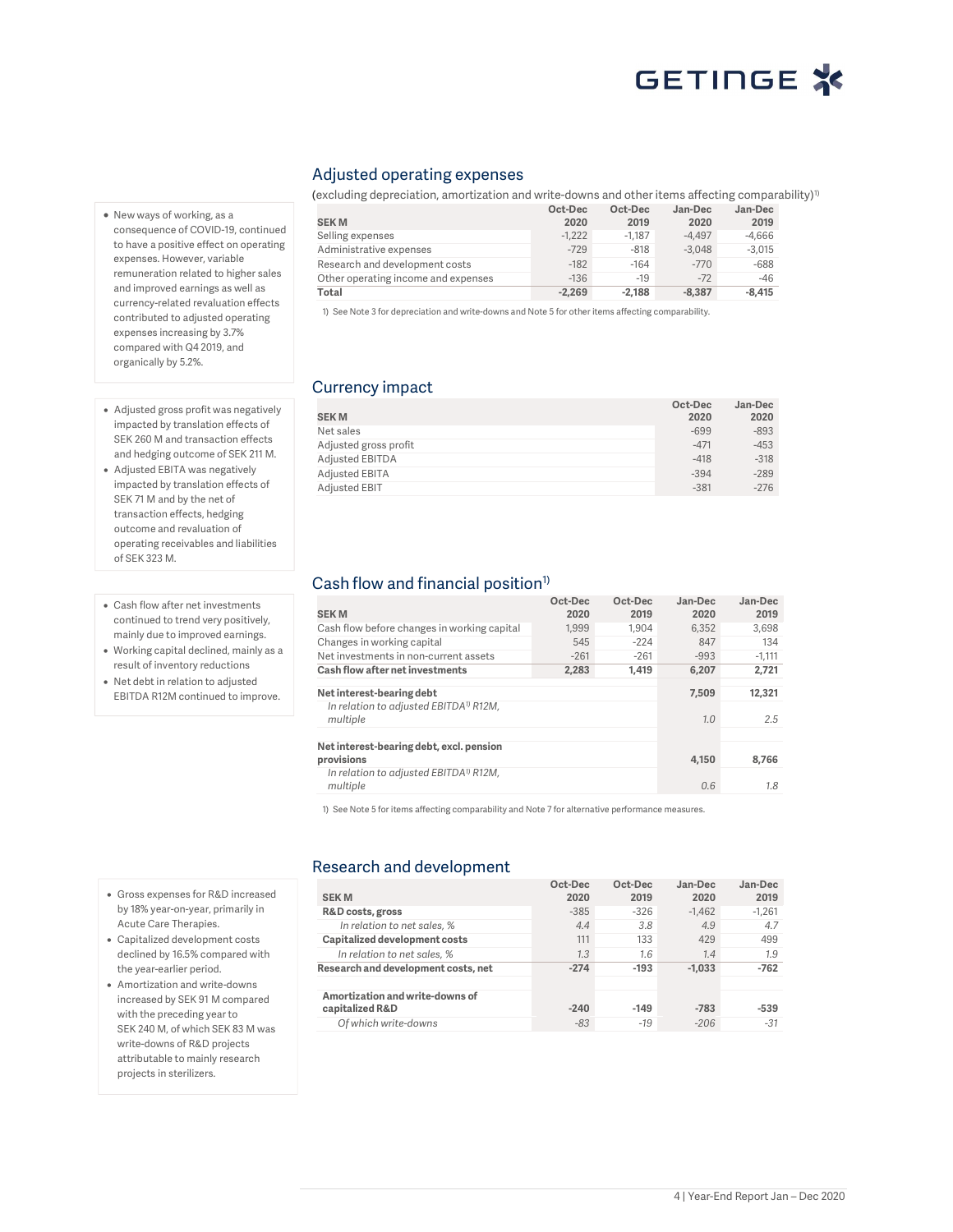## Acute Care Therapies

Acute Care Therapies offers world-leading solutions for life support in acute health conditions. The offering includes solutions for cardiovascular procedures and a broad selection of products and therapies for intensive care. The addressable market, excluding the effects of COVID-19, amounts to SEK 85 billion with expected organic growth of 2-4% per year.

### Order intake and net sales

Order intake regions, SEK M Oct-Dec 2020 Oct-Dec  $Org\Delta$ , % Jan-Dec 2020 Jan-Dec Org $\Delta$ , % Americas 1,666 2,048 -6.0 8,483 7,404 18.9 APAC 731 873 -8.1 3,912 3,138 27.0 EMEA 1,307 1,075 31.3 6,814 4,236 66.5 Total 3,704 3,996 3.7 19,208 14,778 34.2 Net sales regions, SEK M Oct-Dec 2020 Oct-Dec Org Δ, % Jan-Dec 2020 Jan-Dec  $O$ rg  $\Delta$ , % Americas 2,491 2,098 31.9 8,431 7,288 20.1 APAC 1,110 948 23.2 3,722 3,044 24.0 EMEA 1,791 1,294 50.4 6,566 4,305 58.5 Total 5,392 4,340 35.5 18,719 14,637 32.1 Net sales specified by capital goods & consumables, SEK M Oct-Dec 2020 Oct-Dec 2019 *Org Δ, %* Jan-Dec 2020 Jan-Dec

| capital goods &<br>consumables, SEK M | Oct-Dec<br>2020 | Oct-Dec<br>2019 | Org $\Delta$ , % | Jan-Dec<br>2020 | Jan-Dec<br>2019 | Org $\Delta$ , % |
|---------------------------------------|-----------------|-----------------|------------------|-----------------|-----------------|------------------|
| Capital goods                         | 2.835           | 1.519           | 102.3            | 8.593           | 4.207           | 112.1            |
| Consumables                           | 2.557           | 2.821           | $-0.5$           | 10.126          | 10.430          | $-0.1$           |
| Total                                 | 5.392           | 4.340           | 35.5             | 18.719          | 14.637          | 32.1             |

### Underlying earnings trend<sup>1)</sup>

|                                               | Oct-Dec | Oct-Dec | Jan-Dec  | Jan-Dec |
|-----------------------------------------------|---------|---------|----------|---------|
| <b>SEKM</b>                                   | 2020    | 2019    | 2020     | 2019    |
| Net sales                                     | 5,392   | 4.340   | 18,719   | 14,637  |
| Adjusted gross profit                         | 3,222   | 2,659   | 11,536   | 8,660   |
| Margin, %                                     | 59.8    | 61.3    | 61.6     | 59.2    |
| <b>Adjusted EBITDA</b>                        | 1,927   | 1.445   | 6,833    | 4,026   |
| Margin, %                                     | 35.7    | 33.3    | 36.5     | 27.5    |
| Depreciation, amortization and write-downs of |         |         |          |         |
| intangible assets and tangible assets         | $-274$  | $-251$  | $-1.002$ | $-916$  |
| <b>Adjusted EBITA</b>                         | 1,653   | 1.194   | 5.831    | 3,110   |
| Margin, %                                     | 30.7    | 27.5    | 31.1     | 21.2    |

1) See Note 3 for depreciation and write-downs and Note 5 for other items affecting comparability.

### Events in the business area

- Launch of NICCI, Getinge's latest innovation in advanced hemodynamic monitoring. Via noninvasive monitoring, NICCI provides continuous and complete hemodynamic information with the aim of detecting variation in the patient's blood circulation, which can lead to serious complications. NICCI received the Red Dot Award 2020.
- Getinge decided to expand its production of grafts and patches in polyester for the treatment of aneurism and occlusion-related conditions. The decision is mainly aimed at increasing the production capacity of Getinge's factory in La Ciotat, France, which produces approximately 230 000 units per year.
- Sustained order growth for Getinge's ECMO products. The order intake also increased in ventilators, but at a lower rate than in prior quarters.
- Products for elective cardiovascular procedures remained at almost 90% of last year's level despite the strong second wave of COVID-19.
- Strong performance in EMEA where hospitals decided early on to make additional investments related to the second wave of COVID-19.
- Intense efforts to deliver ventilators and ECMO products to hospitals contributed to a sharp increase in sales compared with the year-earlier period, in all regions.
- Deliveries of products linked to cardiovascular procedures remained at the same level as last year despite the second wave of COVID-19 that heavily affected the important North American market. Organic sales of consumables fell only marginally, which was mainly due to healthy sales of ECMO therapy products and service.
- The adjusted gross margin fell by 1.5 percentage points in relation to the year-earlier quarter, primarily as a result of negative currency effects, product mix and the lower utilization rate in the production of cardiovascular products.
- Adjusted operating expenses increased by 6.7% and organically by 6.8%. The higher expenses were mainly due to variable expenses resulting from the increase in sales and improved earnings. Costs for R&D and quality rose slightly year on year.
- Acute Care Therapies increased its adjusted EBITA by SEK 460 M and the margin improved by 3.2 percentage points, due to a sharp increase in sales volumes and despite negative currency effects.
- Currency effects impacted net sales by SEK -487 M, adjusted gross profit by SEK -342 M and adjusted EBITA by SEK -326 M.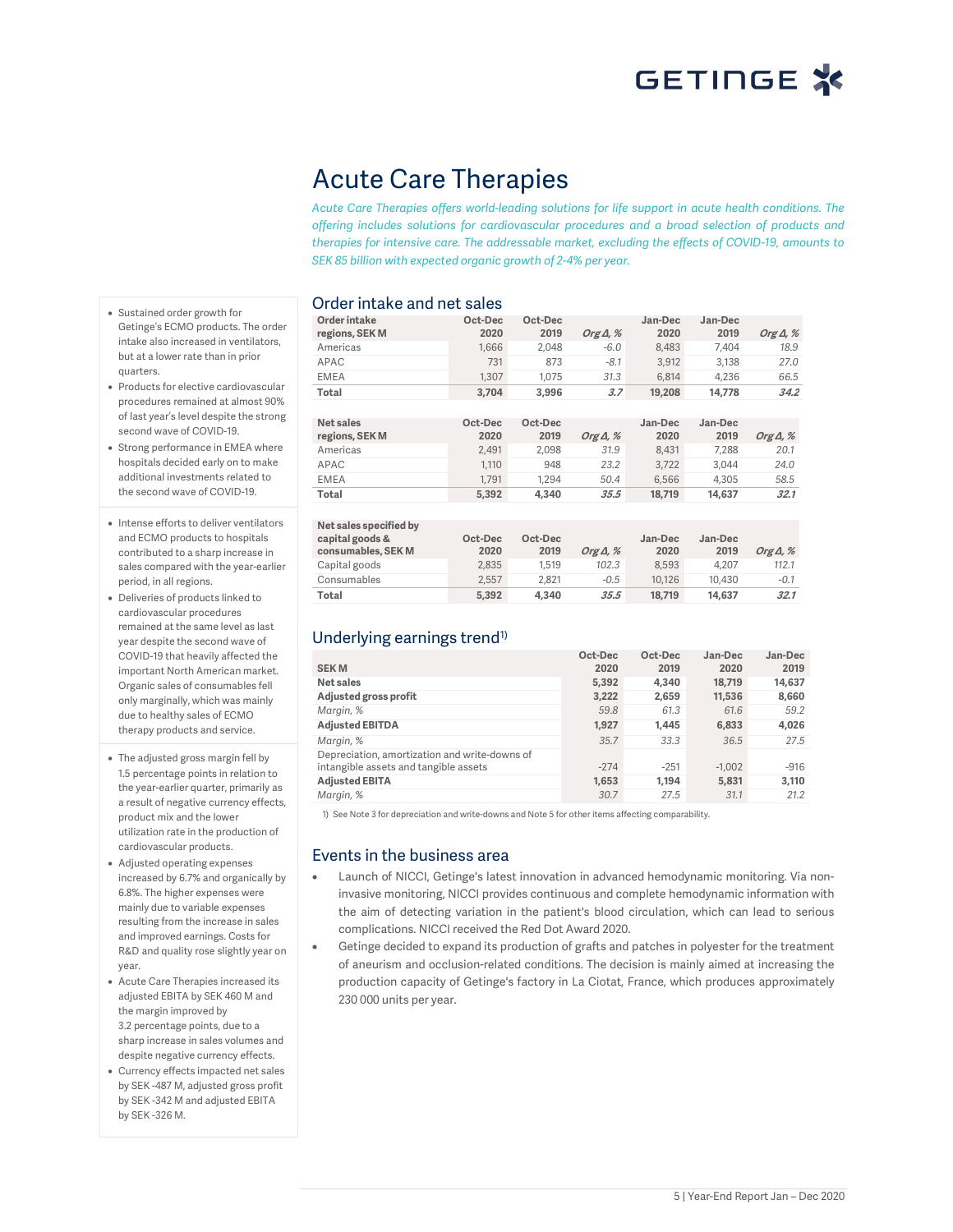## Life Science

Life Science offers a comprehensive range of equipment, technical expertise and consultation for pharmaceutical bioprocesses and to prevent contamination in biopharmaceutical production, medical device manufacturing and biomedical research. The addressable market, excluding the effects of COVID-19, amounts to SEK 33 billion with expected organic growth of 4-6% per year.

### Order intake and net sales

| Order intake<br>regions, SEK M | Oct-Dec<br>2020 | Oct-Dec<br>2019 | Org $\Delta$ , % | Jan-Dec<br>2020 | Jan-Dec<br>2019 | Org $\Delta$ , % |
|--------------------------------|-----------------|-----------------|------------------|-----------------|-----------------|------------------|
| Americas                       | 418             | 234             | 78.3             | 1,336           | 988             | 21.8             |
| APAC                           | 239             | 150             | 32.8             | 558             | 408             | 3.7              |
| <b>EMEA</b>                    | 578             | 280             | 84.3             | 1.518           | 1.244           | 11.5             |
| Total                          | 1,235           | 664             | 70.5             | 3.413           | 2.640           | 14.2             |
|                                |                 |                 |                  |                 |                 |                  |
| Net sales                      | Oct-Dec         | Oct-Dec         |                  | Jan-Dec         | Jan-Dec         |                  |
|                                |                 |                 |                  |                 |                 |                  |
| regions, SEK M                 | 2020            | 2019            | Org $\Delta$ , % | 2020            | 2019            | Org $\Delta$ , % |
| Americas                       | 272             | 303             | $-7.9$           | 1.103           | 887             | 13.7             |
| APAC                           | 132             | 113             | 7.5              | 473             | 367             | 2.4              |
| <b>EMEA</b>                    | 402             | 449             | $-20.3$          | 1.278           | 1.233           | $-4.6$           |
| Total                          | 806             | 865             | $-12.3$          | 2,854           | 2.487           | 3.0              |
|                                |                 |                 |                  |                 |                 |                  |

| Net sales specified by<br>capital goods &<br>consumables, SEK M | Oct-Dec<br>2020 | Oct-Dec<br>2019 | Org $\Delta$ , % | Jan-Dec<br>2020 | Jan-Dec<br>2019 | Org $\Delta$ , % |
|-----------------------------------------------------------------|-----------------|-----------------|------------------|-----------------|-----------------|------------------|
| Capital goods                                                   | 595             | 633             | $-16.2$          | 2.029           | 1.635           | 5.1              |
| Consumables                                                     | 211             | 232             | $-1.9$           | 825             | 852             | $-1.2$           |
| Total                                                           | 806             | 865             | $-12.3$          | 2.854           | 2.487           | 3.0              |

### Underlying earnings trend<sup>1)</sup>

| <b>SEKM</b>                                   | Oct-Dec<br>2020 | Oct-Dec<br>2019 | Jan-Dec<br>2020 | Jan-Dec<br>2019 |
|-----------------------------------------------|-----------------|-----------------|-----------------|-----------------|
| Net sales                                     | 806             | 865             | 2.854           | 2,487           |
| Adjusted gross profit                         | 320             | 333             | 1.176           | 962             |
| Margin, %                                     | 39.7            | 38.5            | 41.2            | 38.7            |
| <b>Adjusted EBITDA</b>                        | 142             | 189             | 522             | 432             |
| Margin, %                                     | 17.6            | 21.8            | 18.3            | 17.4            |
| Depreciation, amortization and write-downs of |                 |                 |                 |                 |
| intangible assets and tangible assets         | $-30$           | $-29$           | $-128$          | $-109$          |
| <b>Adjusted EBITA</b>                         | 112             | 160             | 393             | 323             |
| Margin, %                                     | 13.9            | 18.5            | 13.8            | 13.0            |

1) See Note 3 for depreciation and write-downs and Note 5 for other items affecting comparability.

### Events in the business area

- The need for DPTE® BetaBags has increased significantly due to COVID-19 and subsequent efforts to develop and manufacture vaccines. The increased demand is expected to persist for the foreseeable future and Getinge has gradually increased capacity in the existing production unit in France in 2020. In addition, a decision was made in the quarter to establish production in the United States, at Getinge's factory in Merrimack, New Hampshire, where production is expected to start at the end of 2021.
- Getinge introduced a new range of racks to fit inside the stainless steel DPTE® Beta containers. The racks are designed to simplify the loading of components into or from a sterile zone, usually an isolator or a cleanroom. The racks keep the goods securely in place and facilitate sterilization in an effective manner.
- Exceptionally strong order growth as a result of high demand for Sterile Transfer products related to the production of the COVID-19 vaccine.
- The order intake for washerdisinfectors and sterilizers also increased.
- All in all, this is expected to have a positive effect on net sales going forward.
- Net sales fell organically, mainly as a result of lower activity in sterilizers and washer-disinfectors. This was particularly clear in Americas and EMEA.
- Continued high deliveries of Sterile Transfer products which, nevertheless, could only partly offset the decline in other product categories.
- The adjusted gross margin increased by 1.2 percentage points mainly as a result of an advantageous product mix, which was only slightly reduced by lower sales volumes and negative currency effects.
- Adjusted operating expenses increased by 23.8%, mainly due to the acquisition of Applikon, but organically operating expenses were in line with the year-earlier period.
- Life Science's adjusted EBITA declined by SEK 48 M and the margin fell by 4.6 percentage points, mainly due to lower volumes and currency effects.
- Currency effects impacted sales by SEK -45 M, adjusted gross profit by SEK -24 M and adjusted EBITA by SEK -20 M.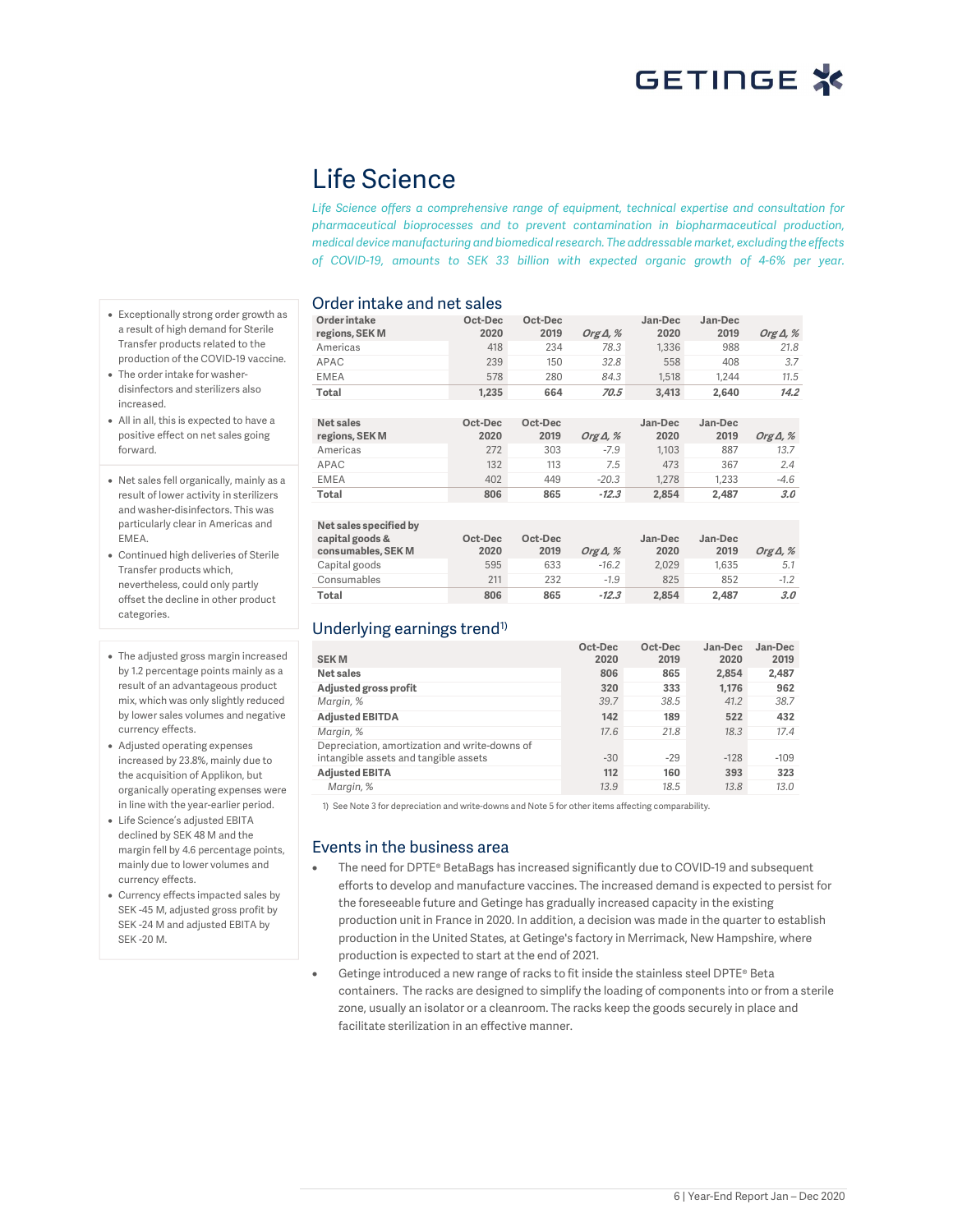# GETINGE X

# Surgical Workflows

Surgical Workflows offers products and solutions for optimizing the quality, safety and capacity usage of the sterile supply departments and operating rooms. The addressable market, excluding the effects of the COVID-19 pandemic, amounts to SEK 62 billion with expected organic growth of 2-4% per year.

### Order intake and net sales

| Order intake<br>regions, SEK M | Oct-Dec<br>2020 | Oct-Dec<br>2019 | Org $\Delta$ , % | Jan-Dec<br>2020 | Jan-Dec<br>2019 | Org $\Delta$ , % |
|--------------------------------|-----------------|-----------------|------------------|-----------------|-----------------|------------------|
| Americas                       | 543             | 627             | $-3.7$           | 1.782           | 2.331           | $-20.6$          |
| APAC                           | 559             | 668             | $-11.4$          | 2.134           | 2.491           | $-12.9$          |
| <b>EMEA</b>                    | 1.096           | 1.239           | $-6.4$           | 4.032           | 4.592           | $-9.8$           |
| Total                          | 2,198           | 2.534           | $-7.1$           | 7.948           | 9.414           | $-13.3$          |

| Net sales<br>regions, SEK M | Oct-Dec<br>2020 | Oct-Dec<br>2019 | Org $\Delta$ , % | Jan-Dec<br>2020 | Jan-Dec<br>2019 | Org $\Delta$ , % |
|-----------------------------|-----------------|-----------------|------------------|-----------------|-----------------|------------------|
| Americas                    | 474             | 743             | $-28.2$          | 1.860           | 2.460           | $-21.1$          |
| <b>APAC</b>                 | 709             | 928             | $-20.9$          | 2.133           | 2.466           | $-12.2$          |
| <b>EMEA</b>                 | 1.458           | 1.622           | $-5.3$           | 4.253           | 4.509           | $-3.3$           |
| Total                       | 2.641           | 3.293           | $-14.9$          | 8.246           | 9.435           | $-10.3$          |

| Net sales specified by<br>capital goods &<br>consumables, SEK M | Oct-Dec<br>2020 | Oct-Dec<br>2019 | Org $\Delta$ , % | Jan-Dec<br>2020 | Jan-Dec<br>2019 | Org $\Delta$ , % |
|-----------------------------------------------------------------|-----------------|-----------------|------------------|-----------------|-----------------|------------------|
| Capital goods                                                   | 1.707           | 2.286           | $-21.0$          | 4.851           | 5.939           | $-16.0$          |
| Consumables                                                     | 934             | 1.007           | $-1.2$           | 3.394           | 3.496           | $-0.6$           |
| Total                                                           | 2,641           | 3.293           | $-14.9$          | 8.246           | 9.435           | $-10.3$          |

### Underlying earnings trend<sup>1)</sup>

| <b>SEKM</b>                                                                            | Oct-Dec<br>2020 | Oct-Dec<br>2019 | Jan-Dec<br>2020 | Jan-Dec<br>2019 |
|----------------------------------------------------------------------------------------|-----------------|-----------------|-----------------|-----------------|
| <b>Net sales</b>                                                                       | 2,641           | 3,293           | 8.246           | 9,435           |
| Adjusted gross profit                                                                  | 1.014           | 1.312           | 3,163           | 3,779           |
| Margin, %                                                                              | 38.4            | 39.8            | 38.4            | 40.1            |
| <b>Adjusted EBITDA</b>                                                                 | 320             | 552             | 495             | 863             |
| Margin, %                                                                              | 12.1            | 16.8            | 6.0             | 9.1             |
| Depreciation, amortization and write-downs of<br>intangible assets and tangible assets | $-163$          | $-160$          | $-622$          | $-641$          |
| <b>Adjusted EBITA</b>                                                                  | 156             | 392             | $-127$          | 222             |
| Margin, %                                                                              | 5.9             | 11.9            | $-1.5$          | 2.4             |

1) See Note 3 for depreciation and write-downs and Note 5 for other items affecting comparability.

#### Events in the business area

- During the quarter, Getinge's new steam sterilizer Solsus 66 was launched. It is a sustainable and energy efficient steam sterilizer that meets the needs of hospitals seeking a balance between capacity and cost efficiency in the Central Sterile Supply Department (CSSD). The launch comes at a time when hospitals face both operational and financial challenges as a result of the COVID-19 pandemic.
- For more than 15 years, Getinge has been a global provider of software solutions for a fully integrated, cable-free operating room. At the end of October, a completely new platform, Tegris OR, was introduced. The product offers several options for managing data, integrating video and various devices into the operating room safely and efficiently.
- In the quarter, Getinge acquired 100% of Quadralene, a global expert and manufacturer of consumables like disinfectants for sterilization. The acquisition of Quadralene enables Getinge to more effectively add value to customers in their important efforts to reduce hospital-related infections.
- In December, the transfer of production from Ankara (Turkey) to Poznan (Poland) was completed in accordance with previously communicated plan.
- The order intake declined organically compared with the same period in 2019. But the sequential performance trended in the right direction in both Surgical Workplaces and Infection Control, which represent about 95% of sales.
- The significantly lower order intake earlier in 2020 had a negative effect on the organic trend in net sales in all product segments in the quarter.
- Sales fell in all regions, but relatively extensive investments by hospitals in infrastructure in individual countries in EMEA meant that the decline in this region was limited.
- Sales of services, spare parts and consumables remained at a relatively favorable level.
- The adjusted gross margin fell by 1.4 percentage points mainly as a result of lower sales, under absorption in production and negative currency effects. Enhanced productivity helped to slightly soften the negative effect.
- Adjusted operating expenses declined by 8.6% and fell organically by 2.7%, due to rationalizations combined with new ways of working as a result of COVID-19.
- Surgical Workflows' adjusted EBITA fell by SEK 237 M compared with Q4 2019 and the margin declined by 6.0 percentage points as a result of lower sales volumes and negative currency effects.
- Currency effects impacted sales by SEK -168 M, adjusted gross profit by SEK -105 M and adjusted EBITA by SEK -48 M.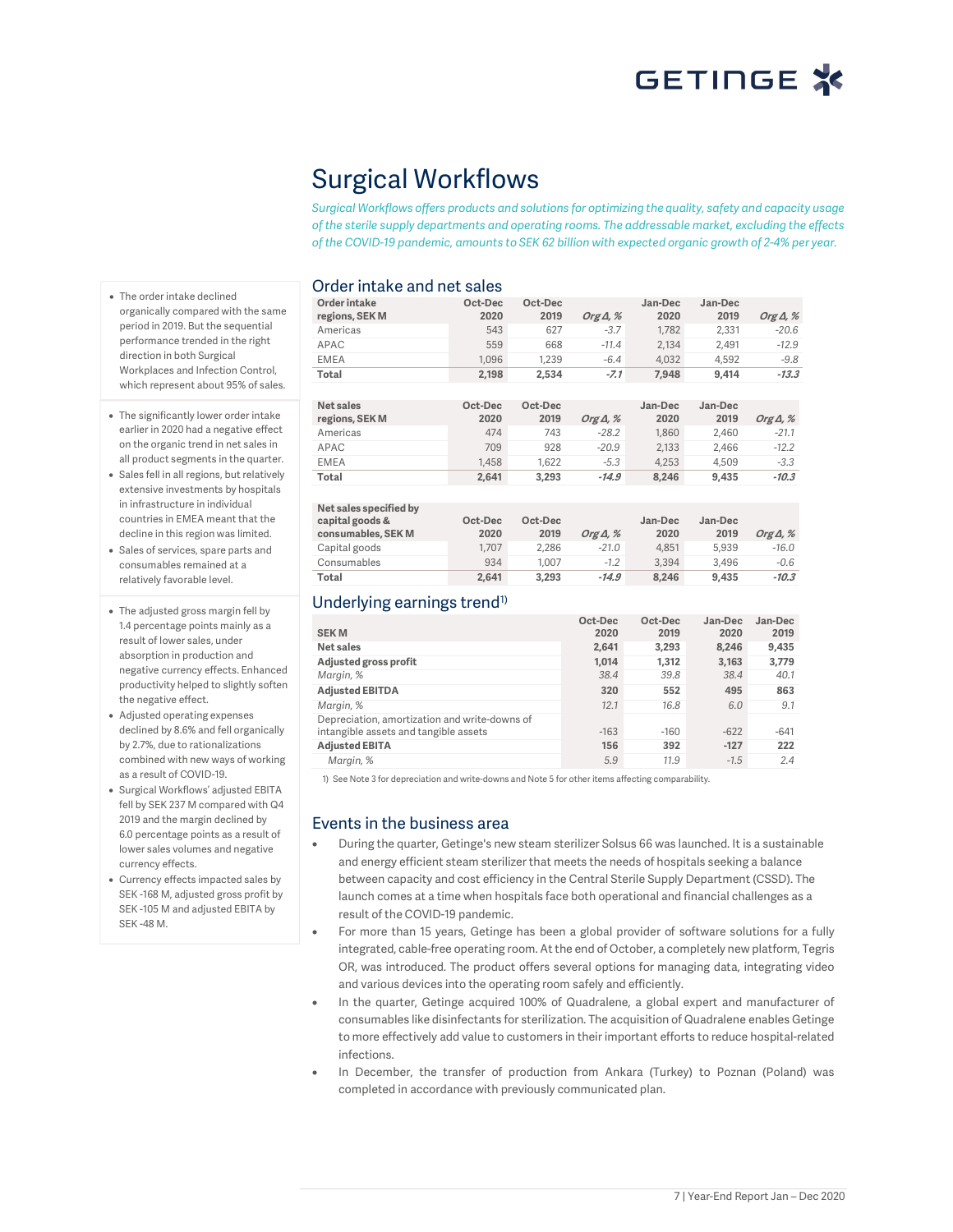## Other information

### Financial impact of COVID-19

The outbreak of COVID-19 was characterized by the WHO as a pandemic on March 11, 2020. In this situation, Getinge is prioritizing the health and safety of its employees and is taking measures to limit the spread of the virus by following the instructions of the relevant authorities. In addition, Getinge has made considerable efforts to enhance production capacity for ventilators and safeguard production of critical and life support products. Getinge has also worked intensively together with hospitals and pharmaceutical companies around the world to combat COVID-19 and assist in manufacturing a vaccine.

The order intake for the Acute Care Therapies business area increased organically by 3.7% in the fourth quarter. The order intake for ventilators increased overall during the quarter, but at a lower level than earlier during the year and with a declining trend noted in the quarter. The order intake for ECMO products was high and the order intake for products in the cardiovascular procedures area remained at almost 90% of last year's level, despite a higher rate of inflection associated with the second wave of COVID-19. In other parts of the operations, mainly Surgical Workflows was negatively impacted by the pandemic, but recovered in the fourth quarter compared with the preceding quarter, which is why the decline in the organic order intake remained at -7.1%. The order intake for the Life Science business area increased 70.5% organically as a result of high demand for Sterile Transfer products used to manufacture a vaccine against COVID-19.

The Group's sales and earnings improved as a result of the outbreak of the virus and the increase in the order intake for ventilators and cardiopulmonary products earlier in the year resulted in an increase in net sales again in the fourth quarter, although at a lower rate than in the third quarter.

It has been possible to continue work on the installation and servicing of products without any major disruptions, and this was not negatively affected by restrictions in key markets. Minor disruptions occurred in the production operations in the form of sick leave among employees and problems with deliveries of components, which were possible to resolve without any significantly negative consequences arising. The sharp increase in activity in the areas of Acute Care Therapies that are directly linked to treating patients with COVID-19 contributed to the improvement in sales and earnings for the business area despite a decline in other product segments. Sales and earnings fell in Surgical Workflows due to a lower level of activity in the areas of health care that are not related to the outbreak of the virus. Sales and earnings for Life Science were negatively affected by low activity in the business for sterilizers and washer-disinfectors.

Although few signs currently suggest this, it cannot be ruled out that the situation regarding the pandemic could result in negative financial effects in the future due to lower demand, a shortage of components and disruptions to production. Installation and service of products at hospitals and care facilities could also be limited by restrictions to reduce the spread of the virus. Combined with a potential inventory build-up and impaired payment discipline among the Group's customers, this could negatively impact cash flow. Getinge is closely monitoring developments and is continuously evaluating the operational and financial effects. Some measures to adjust costs were carried out earlier in the year and plans have been made to further reduce costs if necessary. In addition, it was necessary to adjust the sharp increase in ventilator production capacity in line with demand normalizing at the end of the fourth quarter.

Getinge provides the following forecast for 2021: For 2021, we estimate that sales will gradually strengthen from the level in 2019 as health care returns to normal capacity, and will amount to a minimum of SEK 27 billion. Long term we expect 2-4% organic annual growth in net sales.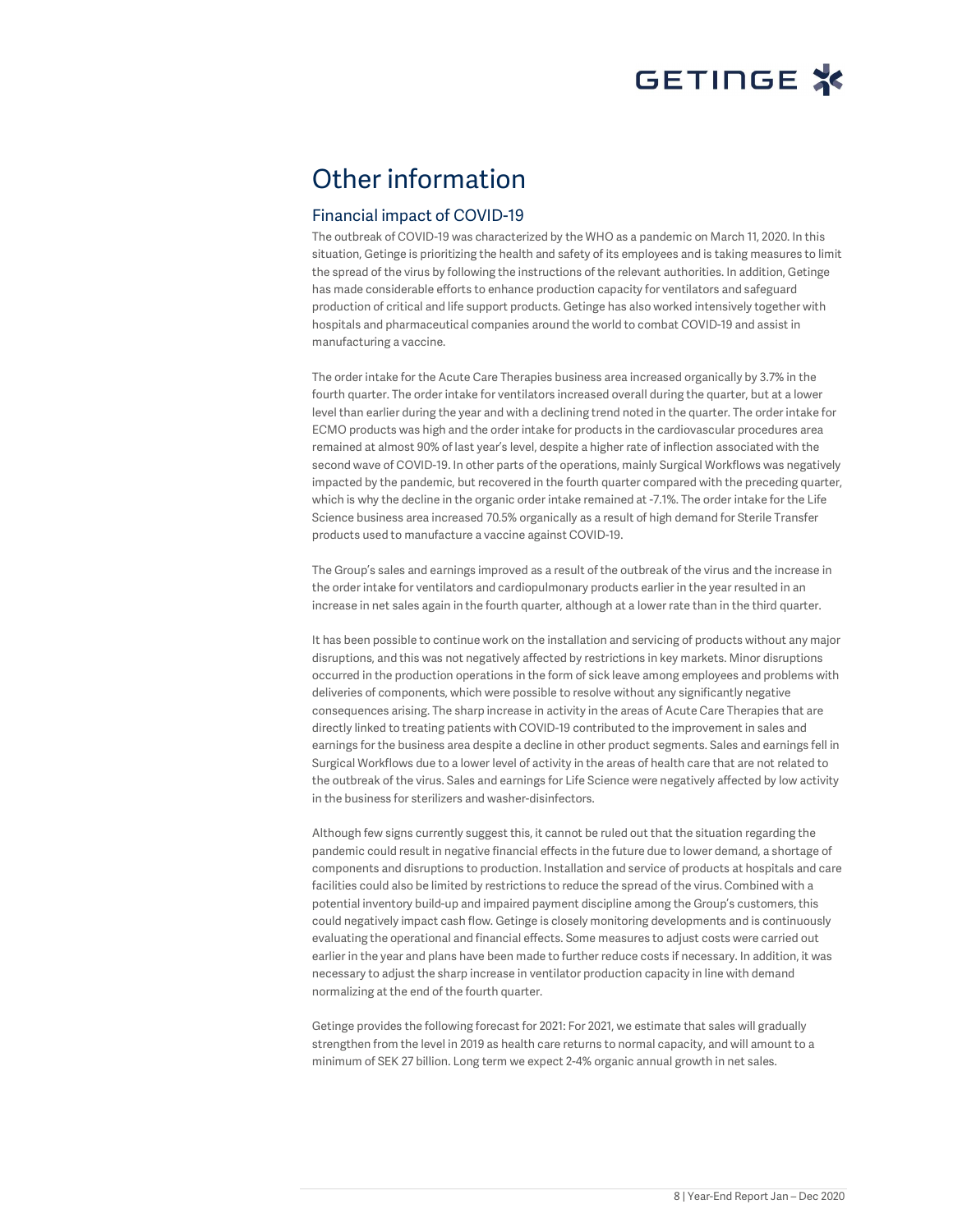

### Getinge filed lawsuit against insurer Moderna Försäkringar, Swedish branch of Tryg Forsikring A/S

Getinge AB and its subsidiaries Atrium Medical Corporation and Maquet Cardiovascular US Sales, LLC filed a lawsuit against the insurer Moderna Försäkringar, Swedish branch of Tryg Forsikring A/S Denmark, to secure insurance compensation for expected costs associated with the ongoing product liability claims filed in the US and Canada regarding two different types of surgical mesh products. The lawsuit involves disputed insurance coverage of up to approximately SEK 500 M. The lawsuit will not cause any adjustment to Getinge's previously made provision of SEK 1.8 billion related to the same claims, communicated in October 2018. Getinge has previously communicated that the Group holds related product liability insurance and is in continuing discussions with insurance carriers regarding the scope of its insurance coverage. If those discussions are not productive, legal proceedings may be initiated against additional insurance carriers.

#### Update regarding Consent Decree with the FDA

|                                  | Dec 31                   | <b>Dec 31</b> |
|----------------------------------|--------------------------|---------------|
| <b>SEKM</b>                      | 2020                     | 2019          |
| Provision at beginning of period | 234                      | 382           |
| Used amount                      | $-136$                   | $-154$        |
| Provisions                       | $\overline{\phantom{a}}$ |               |
| <b>Translation differences</b>   | $-9$                     | 6             |
| Provision at close of period     | 89                       | 234           |
|                                  |                          |               |

The Consent Decree with the FDA was signed in February 2015 and originally encompassed a total of four production units in the US and Germany. Improvement plans for the identified corrections have been prepared for each unit. Such identified corrections have been completed at the two production units in the US. This work is expected to continue until 2021 at Hechingen. In autumn 2018 and the start of 2019, Getinge's production units in Fairfield and Mahwah received warning letters from the FDA. The reason for the warning letters was routine inspections performed by the FDA at these production units in 2018. The FDA's observations and opinions pertain to procedures and processes linked to demands for supplier checks, processes for the approval of design changes and incident reporting. The same observations were identified by Getinge during internal inspections in the fourth quarter of 2017. The local organization has since worked to correct the shortcomings in the quality management system. Getinge has submitted an action plan, including activities and a related schedule, to the FDA and improvements are proceeding according to plan.

#### $Risk$  management<sup> $1)$ </sup>

#### Health care reimbursement system

Political decisions represent the single greatest market risk to Getinge Group. Changes to the health care reimbursement system can have a major impact on individual markets by reducing or deferring grants. This risk is limited by Getinge being active in a large number of geographical markets.

#### **Customers**

Activities conducted by Getinge's customers are generally financed directly or indirectly by public funds or by insurance companies. The ability to pay is usually very solid, although payment behavior can vary between different countries. All transactions outside the OECD area are covered by payment guarantees, unless the customer's ability to pay is well documented.

#### Authorities and control bodies

Parts of Getinge's product range are covered by legislation stipulating rigorous assessments, quality control and documentation. It cannot be ruled out that Getinge's operations, financial position and earnings may be negatively impacted in the future by difficulties in complying with current regulations and requirements of authorities and control bodies or changes to such regulations and requirements. To limit these risks to the greatest possible extent, Getinge conducts extensive work focused on quality and regulatory issues. The Group-wide quality and regulatory compliance function has, besides

 1) For information regarding risks related to COVID-19 and the ongoing pandemic, see the section on "Financial impact of COVID-19" on page 8.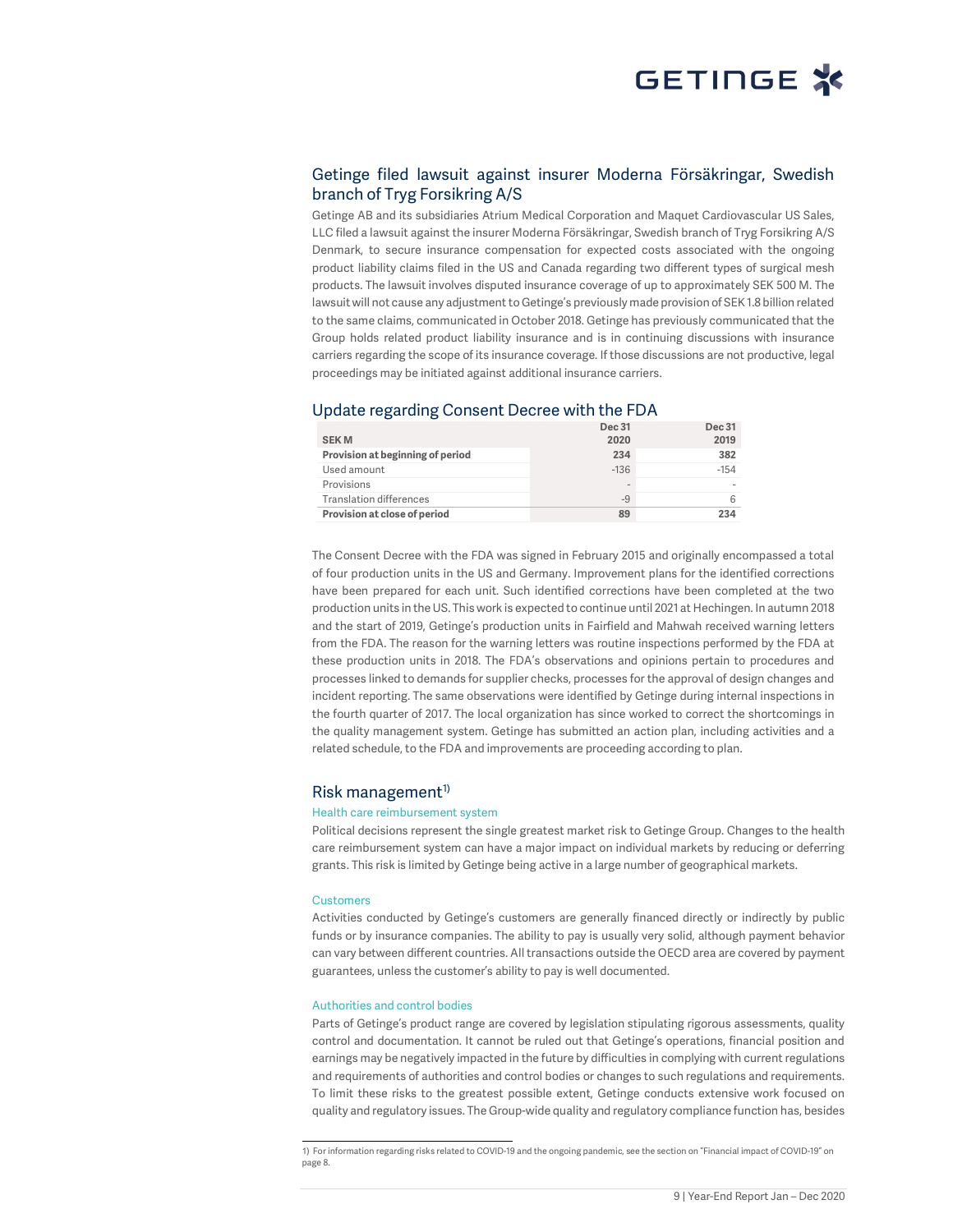

a representative in the executive management team, a representative on the management teams of each business area, and the function is represented in all R&D and production units. The majority of the Group's production facilities are certified according to the medical device quality standard ISO 13485 and/or the general quality standard ISO 9001. Getinge is also, and may become in the future, involved in government investigations, disputes and similar proceedings within the framework of its other business operations concerning such issues as the environment, tax and competition. Since Getinge operates in a global environment, the company is also exposed to local business risks, such as corruption and restrictions on trade. To minimize the risk of being subject to such investigations, disputes and proceedings, Getinge works actively on developing, implementing and maintaining policies and systems for ensuring compliance with applicable rules and regulations. The overall responsibility for identifying and addressing potential risk areas lies with the Getinge Executive Team and the business operations. The Compliance and the Internal Audit functions assist with support and ongoing monitoring as well as investigations and internal auditing.

#### Research and development

Getinge's future growth also depends on the company's ability to develop new and successful products. Research and development efforts are costly and it is impossible to guarantee that developed products will be commercially successful. As a means of maximizing the return on investments in research and development efforts, the Group applies a structured selection and planning process that includes careful analyses of the market, technological progress, choice of production method and selection of subcontractors. The actual development work is also conducted in a structured manner and each project undergoes a number of fixed control points.

#### Product liability and damage claims

Health care suppliers run a risk, like other players in the health care industry, of being subject to product liability and other legal claims. Such claims can involve large amounts and significant legal expenses. Getinge cannot provide any guarantees that its operations will not be subject to compensation claims. Getinge carries the customary indemnity and product liability insurance, but there is a risk that Getinge's insurance coverage may not fully cover product liability and other claims.

#### Protection of intellectual property rights

Getinge is a market leader in the areas in which it operates and invests significant amounts in product development. To secure returns on these investments, Getinge actively upholds its rights and monitors competitors' activities closely. There is the risk when new products are developed that other companies may claim a patent infringement, which could result in disputes. If required, Getinge will protect its intellectual property rights through legal processes.

#### Financial risk management

Getinge is exposed to a number of financial risks in its operations. Financial risks principally pertain to risks related to currency risks, interest-rate risks, and credit and counterparty risks. Risk management is regulated by the finance policy adopted by the Board and a Treasury directive decided by the Getinge Executive Team based on the finance policy. The ultimate responsibility for managing the Group's financial risks and developing methods and principles of financial risk management lies with the Getinge Executive Team and the treasury function. For more detailed information concerning these risks, refer to the Group's Annual Report. The Group has a number of participations in foreign operations whose net assets are exposed to currency risks. Currency exposure that arises from net assets in the Group's foreign operations is primarily managed by borrowing in said foreign currency.

#### Seasonal variations

Getinge's sales and earnings are affected by seasonal variations. The highest net sales are usually generated in the fourth quarter, followed by the second, third and first quarters. The shares of sales derived from capital goods and consumables also normally changes during the year, with a higher share of sales of capital goods toward the end of the year.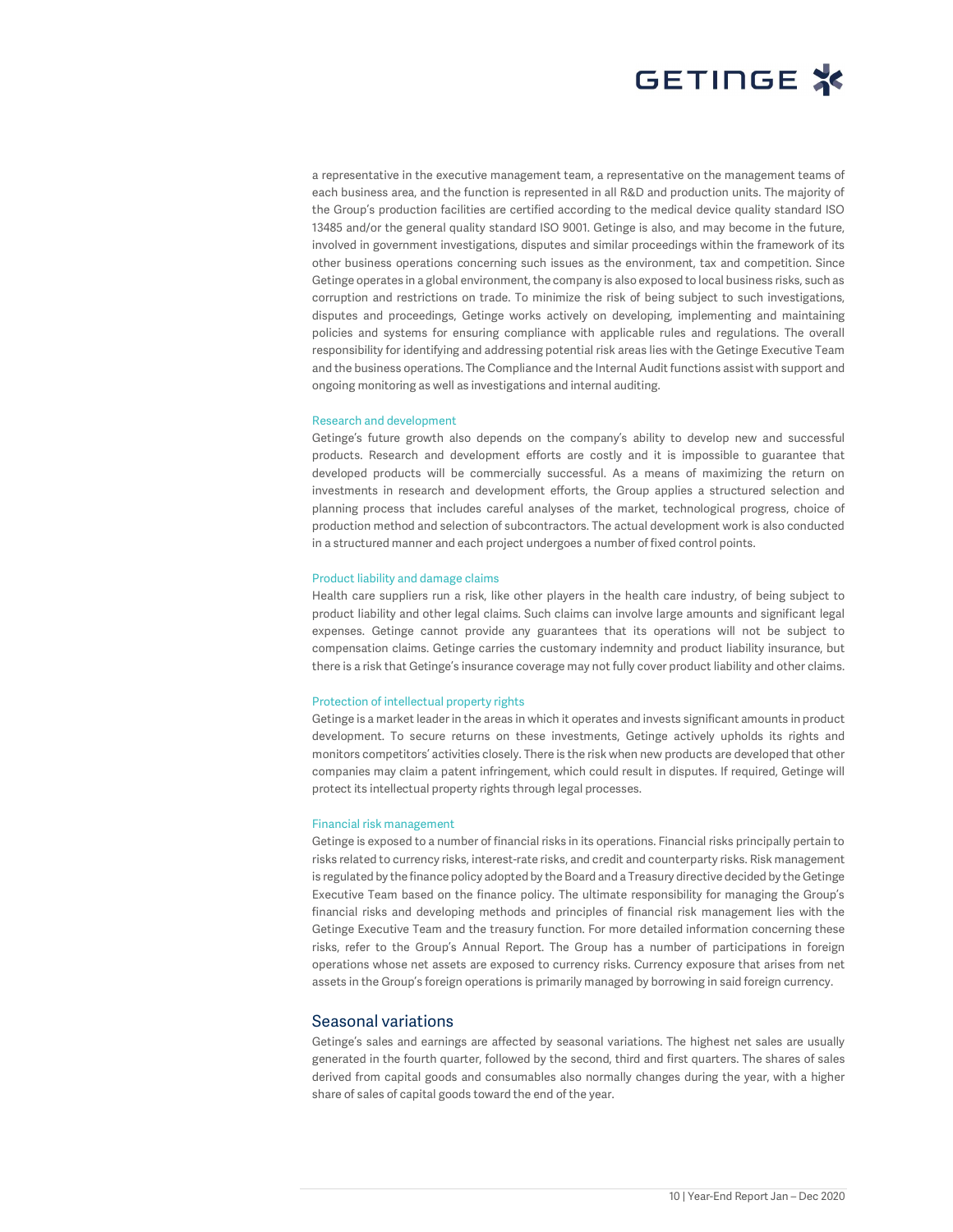#### Transactions with related parties

Getinge carried out normal commercial transactions with Arjo (which was distributed to shareholders in December 2017) for the sale and purchase of goods and services. In addition, no other significant transactions with related parties occurred during the period other than transactions with subsidiaries.

### Forward-looking information

This report contains forward-looking information based on the current expectations of company management. Although management deems that the expectations presented by such forwardlooking information are reasonable, no guarantee can be given that these expectations will prove correct. Accordingly, the actual future outcome could vary considerably compared with what is stated in the forward-looking information, due to such factors as changed conditions regarding finances, market and competition, changes in legal and regulatory requirements and other political measures, and fluctuations in exchange rates.

#### Getinge's financial targets

- Average annual organic growth in net sales: 2-4%
- Average earnings per share growth: >10%
- Getinge's dividend policy is to pay dividends of 30-50% of net profit to shareholders.

#### Dividend

The Board of Directors and CEO propose a dividend for 2020 of SEK 3.00 (1.50) per share, a combined total of SEK 817 M (409). The final date for trading including the right to receive dividends is April 20, 2021 and the proposed record date is April 22, 2021. Euroclear expects to distribute the dividend to shareholders on April 27, 2021.

### 2021 Annual General Meeting

Getinge AB's Annual General Meeting (AGM) will be held on April 20, 2021. Due to the ongoing COVID-19 pandemic, the Board of Getinge has decided to hold the AGM virtually through electric connection with shareholders and provide the opportunity for shareholders to also vote by post. This will protect the health of shareholders and best help reduce the rate of inflection of COVID-19. Practical information about registration and participation will be provided when the notice is published.

Shareholders wishing to have a matter addressed at the Annual General Meeting can submit their proposal to Getinge's Board Chairman by e-mail: arenden.bolagsstamma@getinge.com, or by mail: Getinge AB, Att: Bolagsstämmoärenden, Box 8861, SE-402 72 Gothenburg, Sweden. To ensure inclusion in the notice and the agenda, proposals must be received by the company not later than March 2, 2021.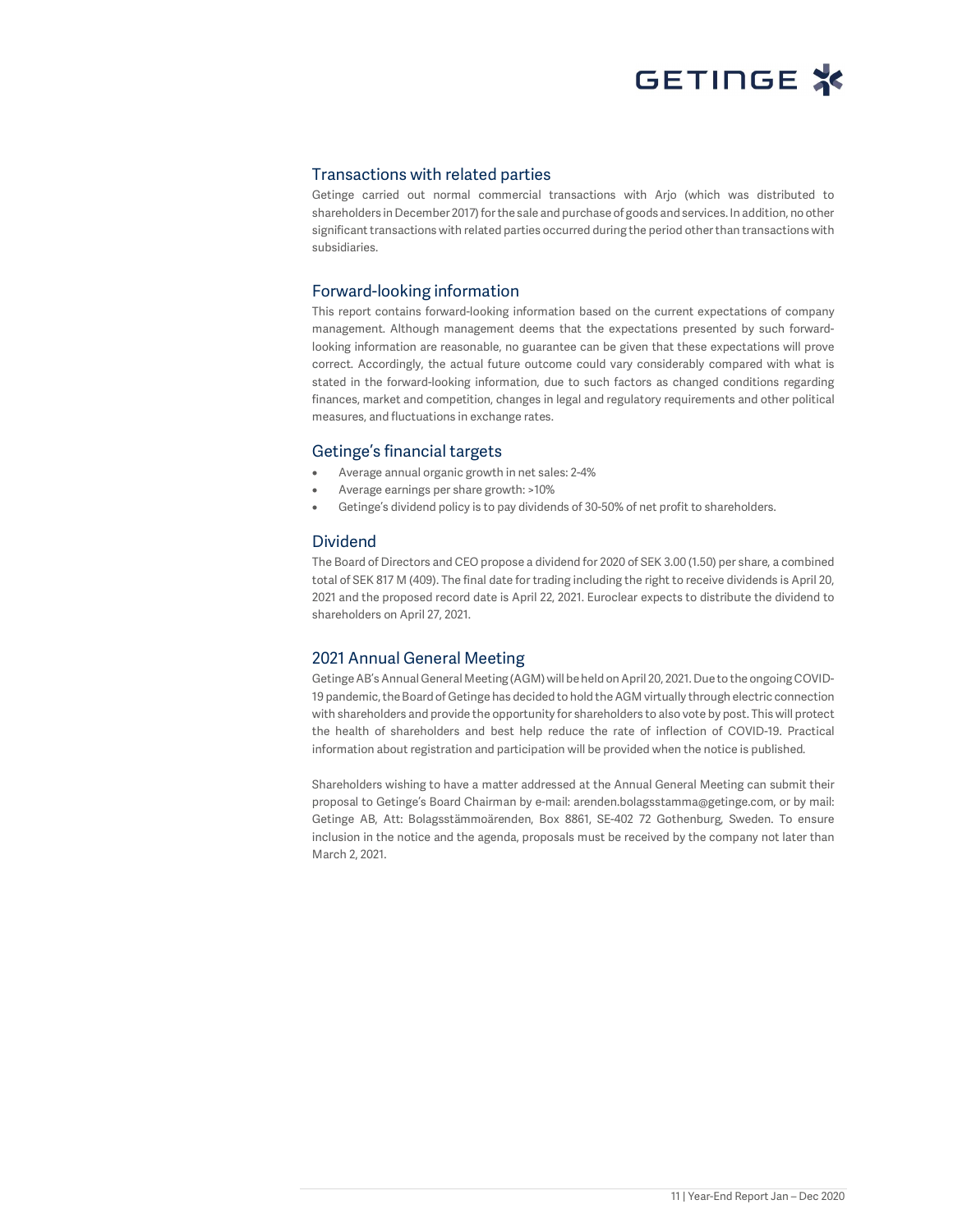

#### Assurance

The Board of Directors and CEO assure that the interim report provides a true and fair review of the Parent Company and the Group's operations, position and earnings and describes the material risks and uncertainties faced by the Parent Company and the Group.

Gothenburg, January 28, 2021

Johan Malmquist Chairman

Carl Bennet Vice Chairman

Johan Bygge AGM-elected Board member

Barbro Fridén AGM-elected Board member

Dan Frohm AGM-elected Board member

Rickard Karlsson Board member Representative of the Swedish Metalworkers' Union

Malin Persson AGM-elected Board member

This interim report is unaudited.

Åke Larsson Board member Representative of the Swedish Association of Graduate Engineers

Johan Stern AGM-elected Board member Sofia Hasselberg

AGM-elected Board member

Mattias Perjos President & CEO

Cecilia Daun Wennborg AGM-elected Board member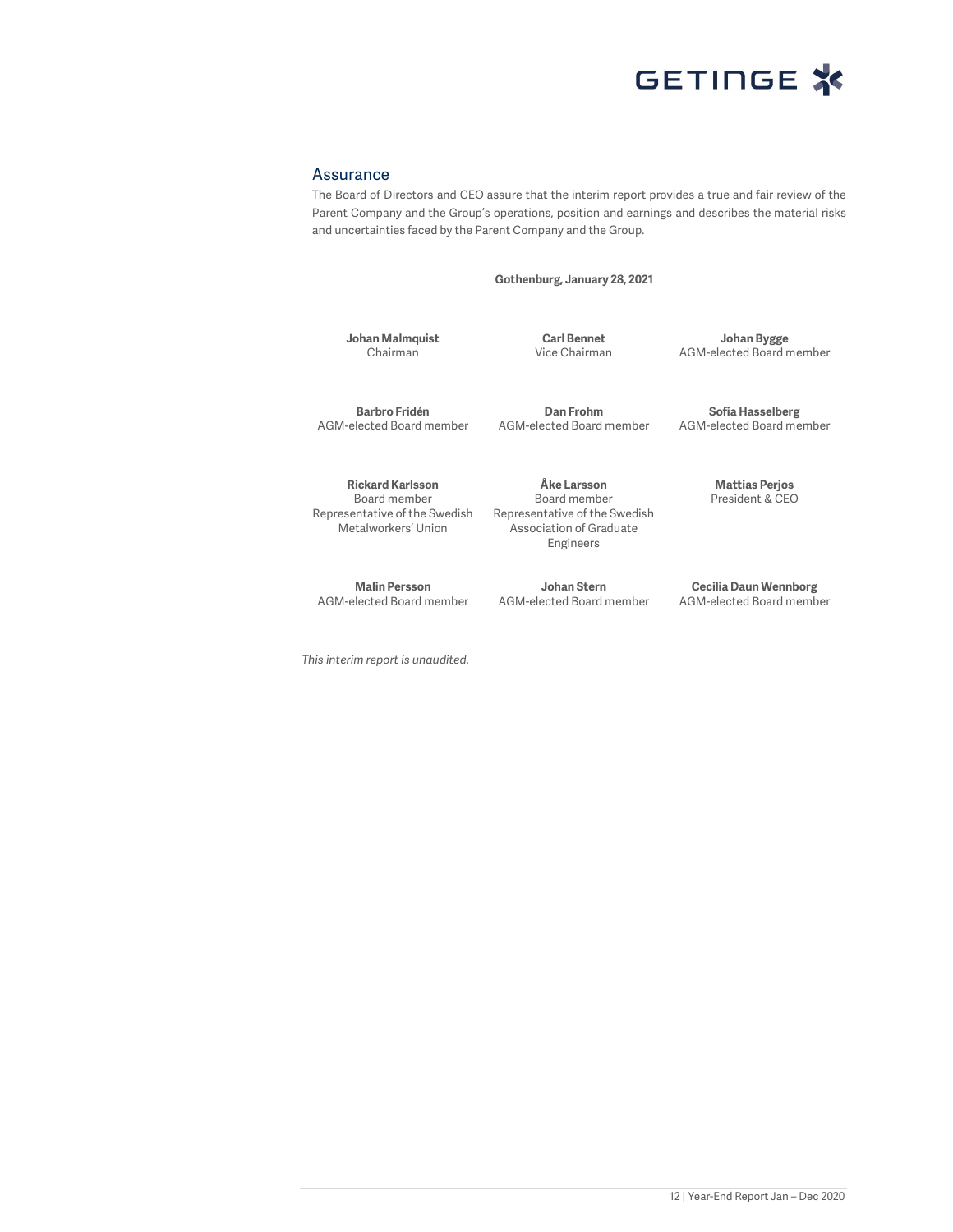# Consolidated financial statements

## Consolidated income statement

|                                                                                   |                | Oct-Dec  | Oct-Dec  | Jan-Dec   | Jan-Dec   |
|-----------------------------------------------------------------------------------|----------------|----------|----------|-----------|-----------|
| <b>SEKM</b>                                                                       | Note           | 2020     | 2019     | 2020      | 2019      |
| Net sales                                                                         | 2              | 8,839    | 8.498    | 29,819    | 26,559    |
| Cost of goods sold                                                                |                | $-4.681$ | $-4.442$ | $-15,097$ | $-14,104$ |
| <b>Gross profit</b>                                                               | 2, 3           | 4,158    | 4,056    | 14,722    | 12,455    |
| Selling expenses                                                                  |                | $-1,402$ | $-1,379$ | $-5,285$  | $-5,411$  |
| Administrative expenses                                                           |                | $-859$   | $-929$   | $-3,498$  | $-3,443$  |
| Research and development costs                                                    |                | $-274$   | $-193$   | $-1.033$  | $-762$    |
| Acquisition expenses                                                              |                | $-4$     | $-33$    | $-8$      | $-45$     |
| Restructuring costs                                                               |                | $-1$     | $-26$    | $-169$    | $-279$    |
| Other operating income and expenses                                               |                | $-8$     | $-19$    | 55        | $-143$    |
| <b>Operating profit (EBIT)</b>                                                    | 2, 3           | 1,610    | 1,477    | 4,784     | 2,372     |
| Net financial items                                                               | $\overline{2}$ | $-69$    | $-112$   | $-299$    | $-463$    |
| Profit after financial items                                                      | $\overline{2}$ | 1,541    | 1,365    | 4,485     | 1,909     |
| Taxes                                                                             |                | $-437$   | $-455$   | $-1,213$  | $-653$    |
| Net profit for the period                                                         |                | 1,104    | 910      | 3,273     | 1,256     |
| Attributable to:                                                                  |                |          |          |           |           |
| Parent Company shareholders                                                       |                | 1.094    | 905      | 3.239     | 1.222     |
| Non-controlling interests                                                         |                | 10       | 5        | 34        | 34        |
| Net profit for the period                                                         |                | 1,104    | 910      | 3,273     | 1,256     |
| Earnings per share, SEK <sup>1)</sup>                                             |                | 4.02     | 3.32     | 11.89     | 4.48      |
| Weighted average number of shares for calculation of<br>earnings per share (000s) |                | 272,370  | 272,370  | 272,370   | 272,370   |

1) Before and after dilution

## Consolidated statement of comprehensive income

| <b>SEKM</b>                                                           | Oct-Dec<br>2020 | Oct-Dec<br>2019 | Jan-Dec<br>2020 | Jan-Dec<br>2019 |
|-----------------------------------------------------------------------|-----------------|-----------------|-----------------|-----------------|
| Net profit for the period                                             | 1,104           | 910             | 3,273           | 1,256           |
|                                                                       |                 |                 |                 |                 |
| Other comprehensive income                                            |                 |                 |                 |                 |
| Items that cannot be restated in profit for the period                |                 |                 |                 |                 |
| Actuarial gains/losses pertaining to defined-benefit pension<br>plans | 95              | 69              | $-13$           | -526            |
| Tax attributable to items that cannot be restated in profit           | $-25$           | $-20$           | $-1$            | 142             |
|                                                                       |                 |                 |                 |                 |
| Items that can later be restated in profit for the period             |                 |                 |                 |                 |
| Translation differences and hedging of net investments                | $-1,704$        | $-940$          | $-2,319$        | 600             |
| Cash flow hedges                                                      | 19              | 88              | $-16$           | 168             |
| Tax attributable to items that can be restated in profit              | $-2$            | $-11$           | 21              | $-24$           |
| Other comprehensive income for the period, net after tax              | $-1,616$        | $-814$          | $-2,327$        | 360             |
| Total comprehensive income for the period                             | $-513$          | 96              | 946             | 1,616           |
|                                                                       |                 |                 |                 |                 |
| Comprehensive income attributable to:                                 |                 |                 |                 |                 |
| Parent Company shareholders                                           | $-500$          | 104             | 936             | 1.567           |
| Non-controlling interests                                             | $-12$           | -8              | 9               | 49              |
| Total comprehensive income for the period                             | $-513$          | 96              | 946             | 1,616           |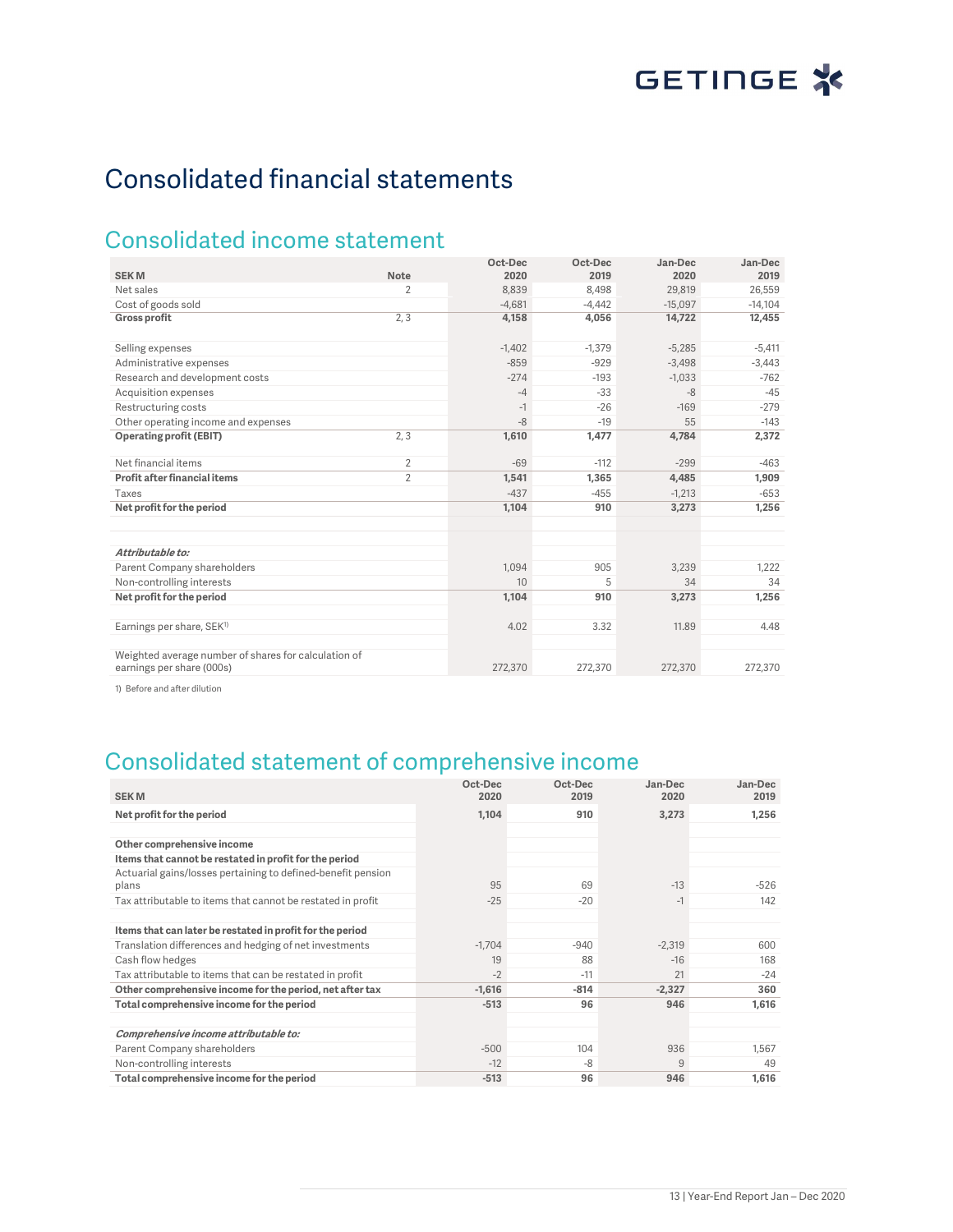## Consolidated balance sheet

| <b>SEKM</b><br><b>Note</b>                     | <b>Dec 31</b><br>2020 | <b>Dec 31</b><br>2019 |
|------------------------------------------------|-----------------------|-----------------------|
| <b>Assets</b>                                  |                       |                       |
| Intangible assets                              | 22,085                | 24,283                |
| Tangible assets                                | 2,956                 | 3,146                 |
| Right-of-use assets                            | 1,017                 | 941                   |
| Financial assets                               | 1,526                 | 1,849                 |
| Inventories                                    | 4,513                 | 4,691                 |
| Accounts receivable                            | 5,338                 | 6,344                 |
| Other current receivables                      | 1,524                 | 2,205                 |
| Cash and cash equivalents<br>6                 | 6,056                 | 1,254                 |
| <b>Total assets</b>                            | 45,014                | 44,713                |
|                                                |                       |                       |
| <b>Equity and liabilities</b>                  |                       |                       |
| Equity                                         | 21,486                | 20,973                |
| Provisions for pensions, interest-bearing<br>6 | 3,359                 | 3,555                 |
| Lease liabilities<br>6                         | 990                   | 908                   |
| Other interest-bearing liabilities<br>6        | 9,216                 | 9,112                 |
| Other provisions                               | 3,115                 | 3,588                 |
| Accounts payable                               | 1,446                 | 1,995                 |
| Other non-interest-bearing liabilities         | 5,402                 | 4,582                 |
| <b>Total equity and liabilities</b>            | 45,014                | 44,713                |

## Changes in equity for the Group

|                                           |                          | Other<br>capital         |                          | Retained |        | Non-<br>controlling | <b>Total</b> |
|-------------------------------------------|--------------------------|--------------------------|--------------------------|----------|--------|---------------------|--------------|
| <b>SEKM</b>                               | Share capital            | provided                 | $Reserves$ <sup>1)</sup> | earnings | Total  | interests           | equity       |
| Opening balance at January 1, 2019        | 136                      | 6.789                    | 1.235                    | 11.041   | 19.201 | 454                 | 19,655       |
| Total comprehensive income for the period | $\overline{\phantom{a}}$ | $\sim$                   | 730                      | 837      | 1.567  | 49                  | 1,616        |
| Dividend                                  | -                        | $\overline{\phantom{a}}$ | $\overline{\phantom{a}}$ | $-272$   | $-272$ | $-26$               | $-298$       |
| Closing balance at December 31, 2019      | 136                      | 6.789                    | 1.965                    | 11.606   | 20,496 | 477                 | 20,973       |
|                                           |                          |                          |                          |          |        |                     |              |
| Opening balance at January 1, 2020        | 136                      | 6.789                    | 1.965                    | 11.606   | 20.496 | 477                 | 20,973       |
| Total comprehensive income for the period | $\overline{\phantom{a}}$ | $\sim$                   | $-2.288$                 | 3.225    | 936    | 9                   | 946          |
| Dividend                                  | $\overline{\phantom{a}}$ | $\overline{\phantom{a}}$ | $\overline{\phantom{a}}$ | $-409$   | $-409$ | $-24$               | $-433$       |
| Closing balance at December 31, 2020      | 136                      | 6.789                    | $-323$                   | 14.422   | 21.024 | 462                 | 21,486       |

1) Reserves pertain to cash flow hedges, hedges of net investments and translation differences.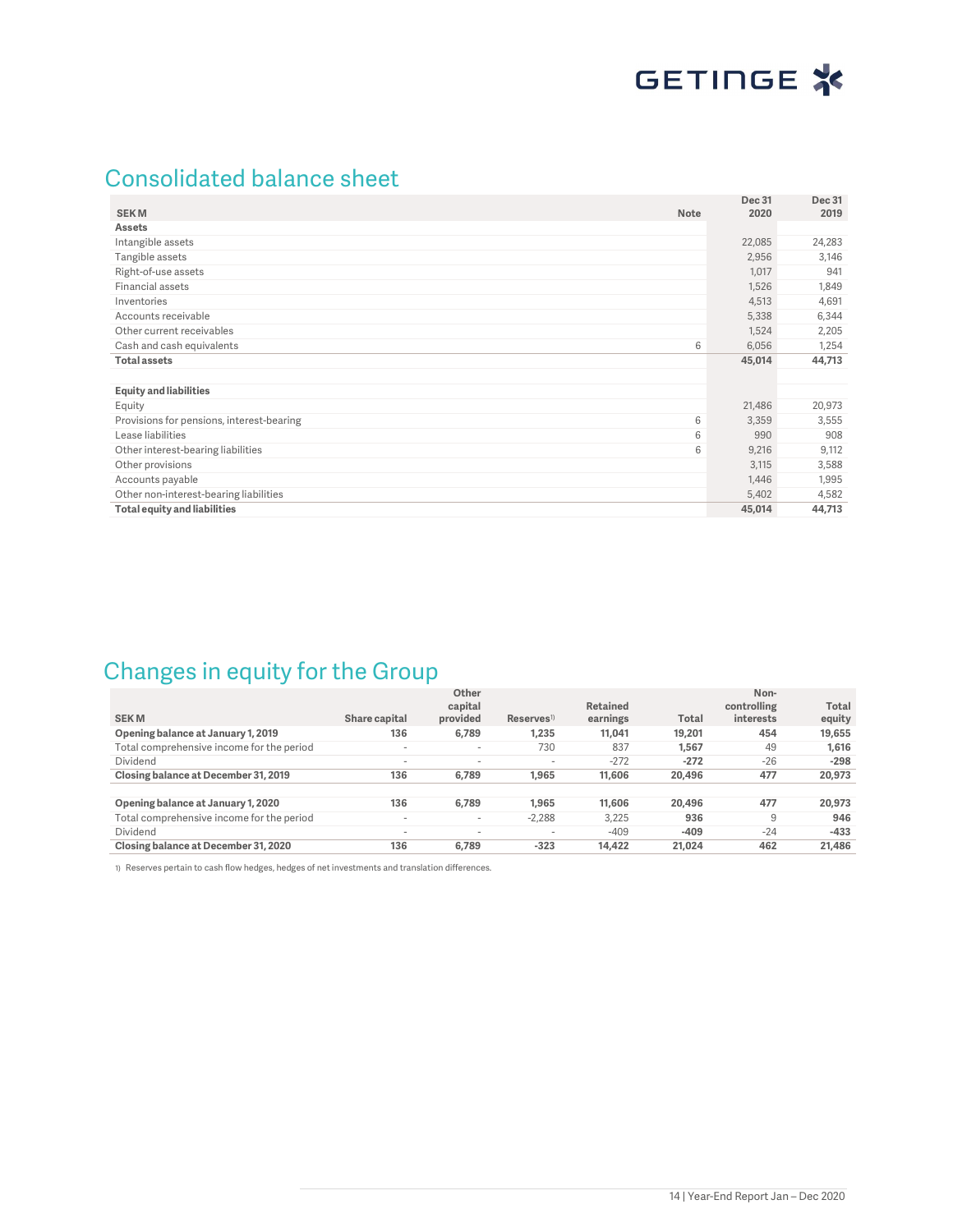# GETINGE<sup>\*</sup>

## Consolidated cash flow statement

| <b>SEKM</b>                                              | <b>Note</b> | Oct-Dec<br>2020 | Oct-Dec<br>2019 | Jan-Dec<br>2020 | Jan-Dec<br>2019 |
|----------------------------------------------------------|-------------|-----------------|-----------------|-----------------|-----------------|
| <b>Operating activities</b>                              |             |                 |                 |                 |                 |
| Operating profit (EBIT)                                  |             | 1,610           | 1,477           | 4,784           | 2,372           |
| Add-back of depreciation, amortization and write-downs   | 3           | 637             | 583             | 2.467           | 2.223           |
| Other non-cash items                                     |             | 44              | $-18$           | 60              | 54              |
| Add-back of restructuring costs <sup>1)</sup>            |             | $\mathbf{1}$    | 23              | 169             | 249             |
| Paid restructuring costs                                 |             | $-63$           | $-100$          | $-262$          | $-369$          |
| Financial items                                          |             | $-80$           | $-127$          | $-313$          | $-474$          |
| Taxes paid                                               |             | $-150$          | 66              | $-553$          | $-357$          |
| Cash flow before changes in working capital              |             | 1,999           | 1,904           | 6,352           | 3,698           |
| Changes in working capital                               |             |                 |                 |                 |                 |
| Inventories                                              |             | 631             | 558             | $-544$          | $-107$          |
| Operating receivables                                    |             | 86              | $-1.068$        | 1.121           | $-109$          |
| Operating liabilities                                    |             | $-172$          | 286             | 270             | 350             |
| Cash flow from operating activities                      |             | 2,544           | 1,680           | 7,199           | 3,832           |
| Investing activities                                     |             |                 |                 |                 |                 |
| Acquisition of operations                                | 8           | $-169$          |                 | $-999$          | $-6$            |
| Investments in intangible assets and tangible assets     |             | $-284$          | $-357$          | $-1.045$        | $-1,220$        |
| Divestment of non-current assets                         |             | 24              | 96              | 53              | 109             |
| Cash flow from investing activities                      |             | $-430$          | $-261$          | $-1,991$        | $-1,117$        |
| <b>Financing activities</b>                              |             |                 |                 |                 |                 |
| Change in interest-bearing liabilities                   |             | $-1.742$        | $-1.396$        | 153             | $-2.477$        |
| Change in long-term receivables                          |             | $-9$            | $\Omega$        | $-17$           | 3               |
| Dividend paid                                            |             | $-3$            |                 | $-433$          | $-298$          |
| Cash flow from financing activities                      |             | $-1,753$        | $-1,396$        | $-297$          | $-2,772$        |
| Cash flow for the period                                 |             | 360             | 23              | 4.911           | $-57$           |
|                                                          |             |                 |                 |                 |                 |
| Cash and cash equivalents at the beginning of the period |             | 5.716           | 1.254           | 1,254           | 1.273           |
| <b>Translation differences</b>                           |             | $-20$           | $-23$           | $-110$          | 38              |
| Cash and cash equivalents at the end of the period       |             | 6,056           | 1,254           | 6,056           | 1,254           |

1) Excluding write-downs on non-current assets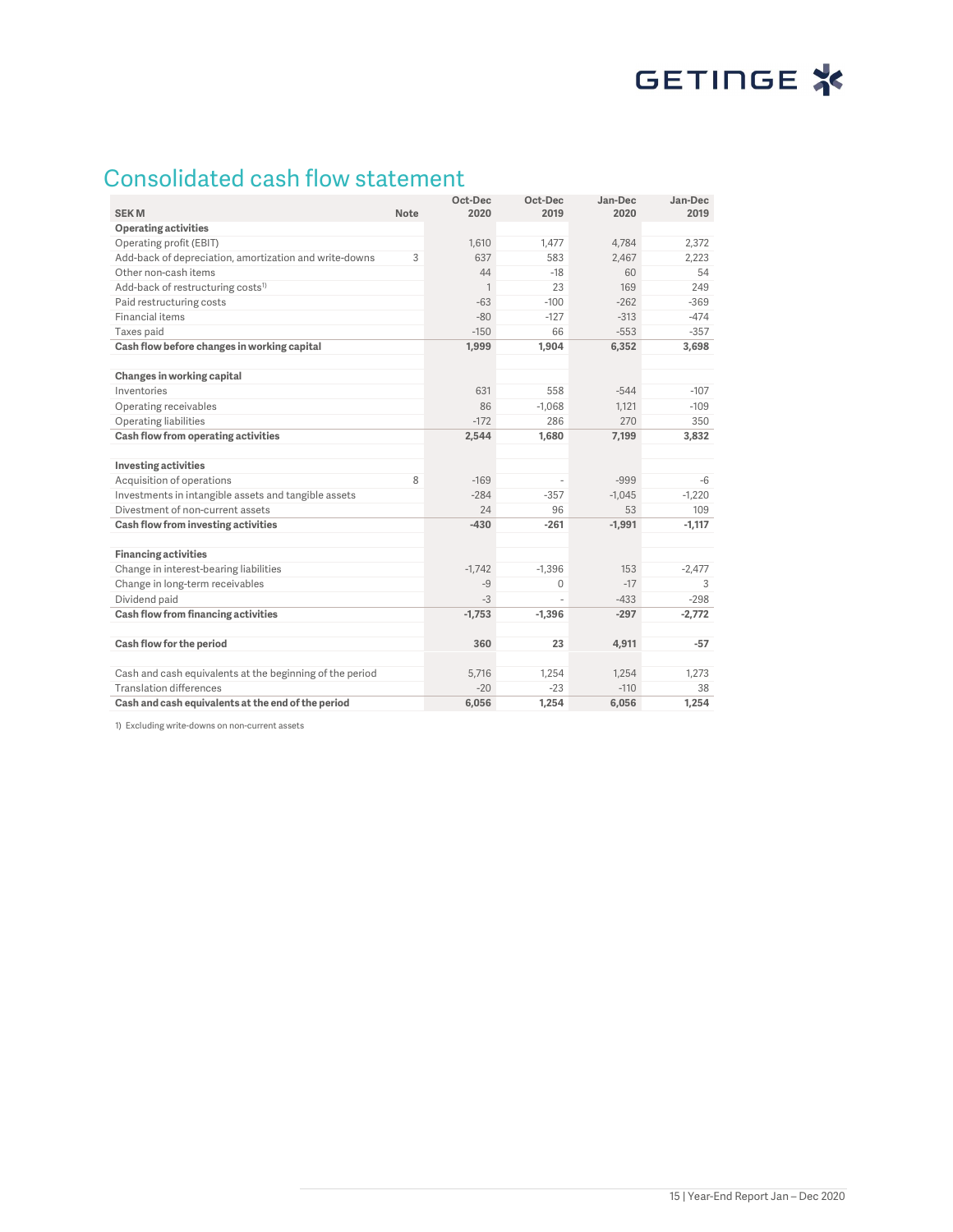### Note 1 Accounting policies

The Group's interim report has been prepared in accordance with IAS 34 Interim Financial Reporting and the Swedish Annual Accounts Act. For the Parent Company, the report has been prepared in accordance with the Swedish Annual Accounts Act and RFR 2. The accounting policies adopted are consistent with those applied for the 2019 Annual Report and should be read in conjunction with that Annual Report.

For practical reasons, the figures in this interim report have not been rounded off, which is why notes and tables may not total correct amounts. Unless otherwise specified, all figures pertain to SEK M and figures in parentheses pertain to the year-earlier period. The interim report provides alternative performance measures for monitoring the Group's operations.

### Note 2 Segment overview

|                                                              | Oct-Dec | Oct-Dec | Jan-Dec | Jan-Dec |
|--------------------------------------------------------------|---------|---------|---------|---------|
| Net sales, SEK M                                             | 2020    | 2019    | 2020    | 2019    |
| Acute Care Therapies                                         | 5,392   | 4,340   | 18,719  | 14,637  |
| Life Science                                                 | 806     | 865     | 2.854   | 2,487   |
| Surgical Workflows                                           | 2.641   | 3.293   | 8,246   | 9,435   |
| Total                                                        | 8,839   | 8,498   | 29,819  | 26,559  |
|                                                              |         |         |         |         |
|                                                              | Oct-Dec | Oct-Dec | Jan-Dec | Jan-Dec |
| <b>Gross profit, SEK M</b>                                   | 2020    | 2019    | 2020    | 2019    |
| Acute Care Therapies                                         | 3,012   | 2,498   | 10,861  | 8,085   |
| Life Science                                                 | 303     | 316     | 1.102   | 900     |
| Surgical Workflows                                           | 843     | 1,242   | 2,759   | 3,470   |
| Total                                                        | 4,158   | 4,056   | 14,722  | 12,455  |
|                                                              |         |         |         |         |
|                                                              | Oct-Dec | Oct-Dec | Jan-Dec | Jan-Dec |
| Operating profit (EBIT), SEK M                               | 2020    | 2019    | 2020    | 2019    |
| Acute Care Therapies                                         | 1,640   | 1,067   | 5,312   | 2,402   |
| Life Science                                                 | 76      | 159     | 337     | 309     |
| Surgical Workflows                                           | $-3$    | 356     | $-489$  | 49      |
| Group functions and other (incl. eliminations) <sup>1)</sup> | $-103$  | $-105$  | $-375$  | $-388$  |
| <b>Operating profit (EBIT)</b>                               | 1,610   | 1,477   | 4,784   | 2,372   |
| Net financial items                                          | $-69$   | $-112$  | $-299$  | $-463$  |
| Profit after financial items                                 | 1,541   | 1,365   | 4,485   | 1,909   |

1) Group functions and other refer mainly to central functions such as finance, communication, HR and other items, such as eliminations.

## Note 3 Depreciation, amortization and write-downs

| <b>SEKM</b>                | Oct-Dec<br>2020 | Oct-Dec<br>2019 | Jan-Dec<br>2020 | Jan-Dec<br>2019 |
|----------------------------|-----------------|-----------------|-----------------|-----------------|
| Acquired intangible assets | $-93$           | $-127$          | $-494$          | $-497$          |
| Intangible assets          | $-309$          | $-226$          | $-1,069$        | $-846$          |
| Right-of-use assets        | $-118$          | $-99$           | $-405$          | $-377$          |
| Tangible assets            | $-117$          | $-131$          | $-500$          | $-503$          |
| <b>Total</b>               | $-637$          | $-583$          | $-2.467$        | $-2,223$        |
| of which write-downs       | $-83$           | $-28$           | $-257$          | $-70$           |

| <b>SEKM</b>                    | Oct-Dec<br>2020 | Oct-Dec<br>2019 | Jan-Dec<br>2020 | Jan-Dec<br>2019 |
|--------------------------------|-----------------|-----------------|-----------------|-----------------|
| Cost of goods sold             | $-268$          | $-248$          | $-1.017$        | $-946$          |
| Selling expenses               | $-164$          | $-192$          | $-754$          | $-745$          |
| Administrative expenses        | $-113$          | $-111$          | $-433$          | $-428$          |
| Research and development costs | $-93$           | $-29$           | $-263$          | $-74$           |
| Restructuring costs            | $\sim$          | $-3$            | $\sim$          | $-30$           |
| Total                          | $-637$          | $-583$          | $-2.467$        | $-2,223$        |
| of which write-downs           | $-83$           | $-28$           | $-257$          | $-70$           |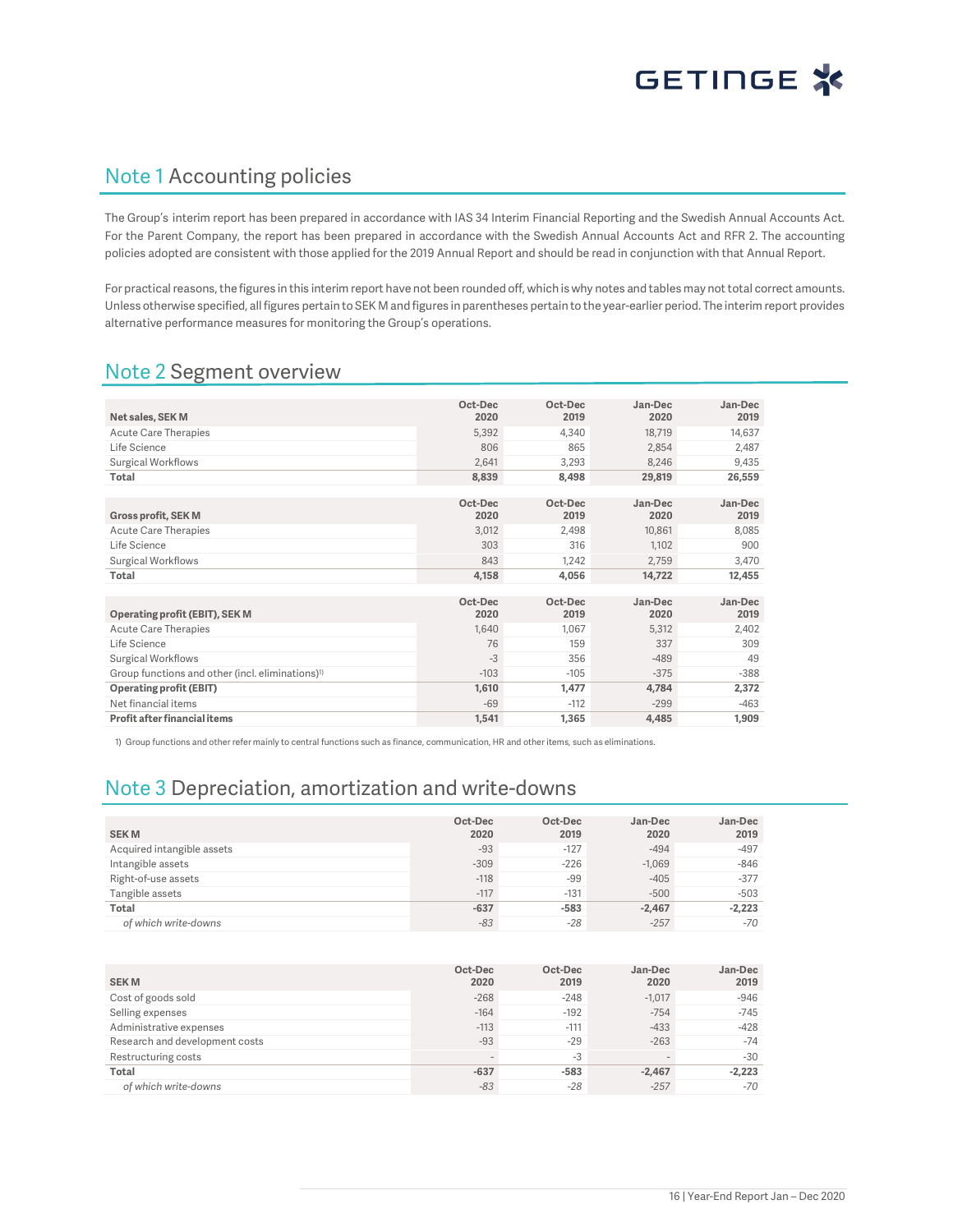## Note 4 Quarterly results

|                              | Oct-Dec  | Jul-Sep  | Apr-Jun  | Jan-Mar  | Oct-Dec  | Jul-Sep  | Apr-Jun  | Jan-Mar  |
|------------------------------|----------|----------|----------|----------|----------|----------|----------|----------|
| <b>SEKM</b>                  | 2020     | 2020     | 2020     | 2020     | 2019     | 2019     | 2019     | 2019     |
| Net sales                    | 8,839    | 7.976    | 6,971    | 6,033    | 8,498    | 6,236    | 6,277    | 5,548    |
| Cost of goods sold           | $-4.681$ | $-3.846$ | $-3.513$ | $-3.057$ | $-4.442$ | $-3.303$ | $-3.408$ | $-2,951$ |
| <b>Gross profit</b>          | 4,158    | 4,130    | 3,458    | 2.976    | 4,056    | 2,933    | 2.869    | 2,597    |
| Operating expenses           | $-2.548$ | $-2.217$ | $-2.701$ | $-2.470$ | $-2.579$ | $-2.500$ | $-2.545$ | $-2,459$ |
| Operating profit (EBIT)      | 1,610    | 1,913    | 757      | 505      | 1,477    | 433      | 324      | 138      |
| Net financial items          | $-69$    | $-72$    | $-80$    | $-78$    | $-112$   | $-118$   | $-119$   | $-114$   |
| Profit after financial items | 1.541    | 1.841    | 677      | 427      | 1.365    | 315      | 205      | 24       |
| Taxes                        | $-437$   | $-446$   | $-179$   | $-150$   | $-455$   | $-97$    | $-94$    | $-7$     |
| Net profit for the period    | 1.104    | 1,395    | 497      | 277      | 910      | 218      | 111      | 17       |

## Note 5 Adjustment items

| <b>Adjusted EBITA, SEK M</b>                                                | Oct-Dec<br>2020          | Oct-Dec<br>2019               | Jan-Dec<br>2020 | Jan-Dec<br>2019                    |
|-----------------------------------------------------------------------------|--------------------------|-------------------------------|-----------------|------------------------------------|
| <b>Acute Care Therapies</b>                                                 | 1.653                    | 1.194                         | 5.831           | 3.110                              |
| Life Science                                                                | 112                      | 160                           | 393             | 323                                |
| <b>Surgical Workflows</b>                                                   | 156                      | 392                           | $-127$          | 222                                |
| Group functions and other (incl. eliminations)                              | $-105$                   | $-73$                         | $-374$          | $-345$                             |
| Total                                                                       | 1,817                    | 1,673                         | 5,724           | 3,310                              |
|                                                                             |                          |                               |                 |                                    |
| <b>Adjustments of EBITA, SEK M</b>                                          | Oct-Dec<br>2020          | Oct-Dec<br>2019               | Jan-Dec<br>2020 | Jan-Dec<br>2019                    |
| Specification of items affecting comparability that impact EBITA            |                          |                               |                 |                                    |
| Acquisition and restructuring costs, Acute Care Therapies                   | $-8$                     | 6                             | $-62$           | $-132$                             |
| Acquisition and restructuring costs, Life Science                           | $\overline{0}$           | $\mathbf{1}$                  | $\Omega$        | $-9$                               |
| Acquisition and restructuring costs, Surgical Workflows                     | $\overline{2}$           | $-33$                         | $-113$          | $-140$                             |
| Write-down of R&D, Acute Care Therapies <sup>2)</sup>                       | $\overline{a}$           | $-10$                         | $-73$           | $-20$                              |
| Write-down of R&D. Life Science <sup>2)</sup>                               | $-29$                    | ×.                            | $-29$           |                                    |
| Write-down of R&D, Surgical Workflows <sup>2)</sup>                         | $-45$                    | ×.                            | $-108$          | ×                                  |
| Impairment of receivables, Acute Care Therapies <sup>3)</sup>               | $-47$                    | $\overline{\phantom{a}}$      | $-47$           | $-79$                              |
| Impairment of receivables, Surgical Workflows <sup>3)</sup>                 | $\overline{\phantom{a}}$ | $\overline{\phantom{a}}$      |                 | $-18$                              |
| Impairment of receivables, Acute Care Therapies <sup>2)</sup>               | -8                       | $\sim$                        | -8              | $\overline{\phantom{a}}$           |
| Impairment of receivables, Surgical Workflows <sup>2)</sup>                 | $-7$                     | ÷.                            |                 |                                    |
| Write-down of inventories, Acute Care Therapies <sup>1)</sup>               | $-38$                    | ÷,                            | $-7$<br>$-38$   | $\overline{\phantom{a}}$<br>$\sim$ |
| Write-down of inventories, Life Science <sup>1)</sup>                       | $-1$                     |                               | $-1$            |                                    |
| Write-down of inventories, Surgical Workflows1)                             | $-92$                    | ÷,                            | $-92$           | ä,                                 |
| Reversed unutilized provision, Acute Care Therapies <sup>3)</sup>           |                          | ÷,                            |                 |                                    |
| Other, Acute Care Therapies <sup>1)</sup>                                   | 183                      | $\overline{\phantom{a}}$<br>÷ | 183             |                                    |
| Other, Surgical Workflows <sup>1)</sup>                                     | $\overline{a}$           |                               | $-2$            |                                    |
| Other, Acute Care Therapies <sup>2)</sup>                                   | $\sim$                   | ×.                            | $-3$            |                                    |
| Other, Surgical Workflows <sup>2)</sup>                                     | $-11$                    | ×.                            | $-17$           |                                    |
| Other, Surgical Workflows <sup>3)</sup>                                     | $-7$                     | ä,                            | $-18$           |                                    |
| Group functions and other (incl. eliminations)                              | $-8$                     |                               | $-8$            |                                    |
| Total                                                                       | $\overline{2}$           | $-33$                         | $-2$<br>$-446$  | $-43$                              |
|                                                                             | $-115$                   | $-69$                         |                 | $-441$                             |
| Items affecting comparability per segment                                   |                          |                               |                 |                                    |
| <b>Acute Care Therapies</b>                                                 |                          |                               |                 |                                    |
| Life Science                                                                | 70                       | $-4$                          | $-65$           | $-231$                             |
|                                                                             | $-30$                    | $\mathbf{1}$                  | $-30$           | $-9$                               |
| <b>Surgical Workflows</b><br>Group functions and other (incl. eliminations) | $-157$                   | $-33$                         | $-349$          | $-158$                             |
|                                                                             | $\overline{2}$           | $-33$                         | $-2$            | $-43$                              |
| Total                                                                       | $-115$                   | $-69$                         | $-446$          | $-441$                             |

1) Reported in Cost of goods sold 2) Reported in Operating expenses 3) Reported in Other operating income and expenses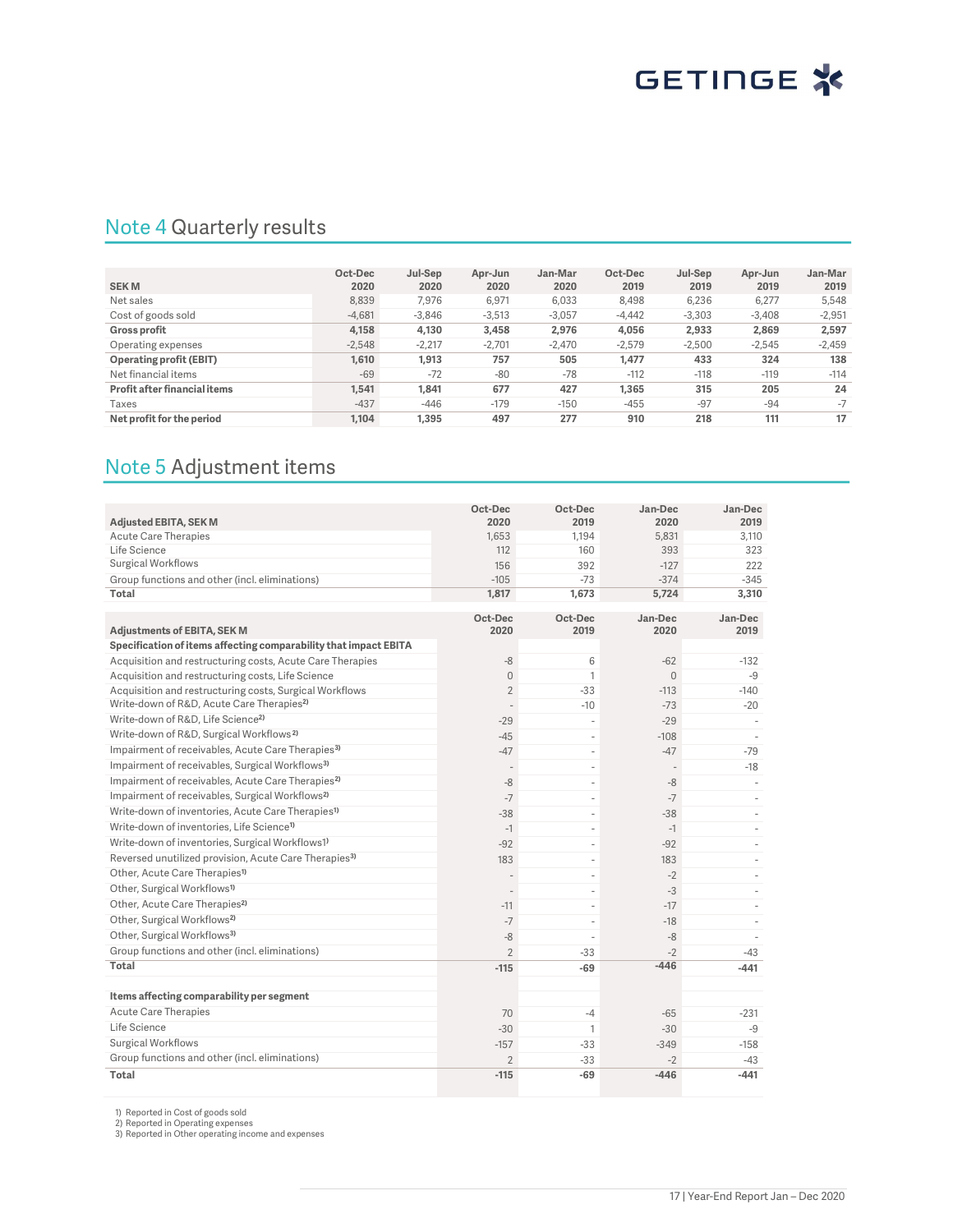

| <b>EBITA, SEK M</b>                            | Oct-Dec<br>2020 | Oct-Dec<br>2019 | Jan-Dec<br>2020 | Jan-Dec<br>2019 |
|------------------------------------------------|-----------------|-----------------|-----------------|-----------------|
|                                                |                 |                 |                 |                 |
| Acute Care Therapies                           | 1.724           | 1.190           | 5.766           | 2.879           |
| Life Science                                   | 82              | 161             | 363             | 314             |
| Surgical Workflows                             | - 1             | 359             | $-476$          | 64              |
| Group functions and other (incl. eliminations) | $-103$          | $-106$          | $-375$          | $-388$          |
| Total                                          | 1.702           | 1.604           | 5.278           | 2.869           |

|                                                                      | Oct-Dec | Oct-Dec | Jan-Dec | Jan-Dec |
|----------------------------------------------------------------------|---------|---------|---------|---------|
| Adjustments of EBIT (in addition to the above adjustments of EBITA), |         |         |         |         |
| <b>SEKM</b>                                                          | 2020    | 2019    | 2020    | 2019    |
| Specification of items affecting comparability that impact           |         |         |         |         |
| <b>EBIT but not EBITA</b>                                            |         |         |         |         |
|                                                                      |         |         |         |         |
| Write-down of acquired intangible assets,                            |         |         |         |         |
| Acute Care Therapies <sup>1)</sup>                                   |         |         | $-31$   |         |
| Total, Group                                                         |         |         | $-31$   |         |

1) Reported in Operating expenses

| Adjustments of EBIT, SEK M                                                           | Oct-Dec<br>2020 | Oct-Dec<br>2019 | Jan-Dec<br>2020 | Jan-Dec<br>2019 |
|--------------------------------------------------------------------------------------|-----------------|-----------------|-----------------|-----------------|
| Items affecting comparability that impact EBITA (according to<br>above)              | $-115$          | $-69$           | $-446$          | -441            |
| Items affecting comparability that impact EBIT but not EBITA<br>(according to above) |                 |                 | $-31$           |                 |
| Total                                                                                | $-115$          | $-69$           | $-477$          | $-441$          |

| Adjustment of tax, SEK M                                                | Oct-Dec<br>2020 | Oct-Dec<br>2019          | Jan-Dec<br>2020 | Jan-Dec<br>2019 |
|-------------------------------------------------------------------------|-----------------|--------------------------|-----------------|-----------------|
| Amortization and write-down of acquired intangible assets <sup>1)</sup> | 93              | 127                      | 463             | 497             |
| Items affecting comparability                                           | 115             | 69                       | 477             | 441             |
| Adjustment items, total                                                 | 207             | 196                      | 940             | 938             |
| Tax effect on adjustment items <sup>2)</sup>                            | $-53$           | $-54$                    | $-248$          | $-247$          |
| Adjustment for tax items affecting comparability                        | -               | $\overline{\phantom{a}}$ |                 |                 |
| Total                                                                   | $-53$           | $-54$                    | $-248$          | $-247$          |

1) Excluding write-downs classified as items affecting comparability 2) Tax effect on tax deductible adjustment items

## Note 6 Consolidated net interest-bearing debt

| <b>SEKM</b>                               | <b>Dec 31</b><br>2020 | <b>Dec 31</b><br>2019 |
|-------------------------------------------|-----------------------|-----------------------|
| Other interest-bearing liabilities        | 9.216                 | 9.112                 |
| Provisions for pensions, interest-bearing | 3.359                 | 3,555                 |
| Lease liabilities                         | 990                   | 908                   |
| Interest-bearing liabilities              | 13.565                | 13,575                |
| Less cash and cash equivalents            | $-6.056$              | $-1,254$              |
| Net interest-bearing debt                 | 7,509                 | 12,321                |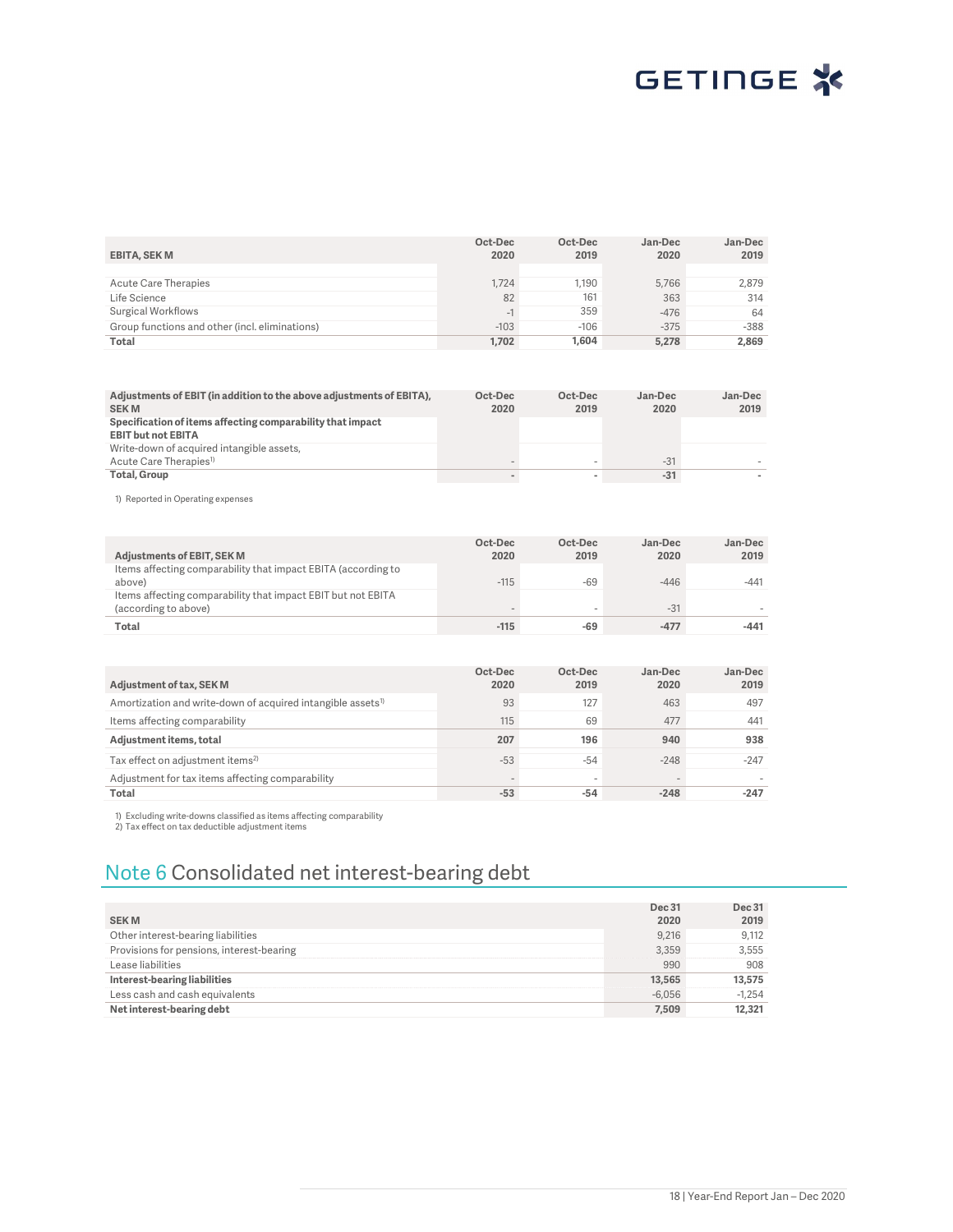# GETINGE<sup>\*</sup>

## Note 7 Key figures for the Group

| Financial and operative key figures                  | Oct-Dec<br>2020 | Oct-Dec<br>2019 | Jan-Dec<br>2020 | Jan-Dec<br>2019 |
|------------------------------------------------------|-----------------|-----------------|-----------------|-----------------|
| Key figures based on Getinge's financial targets     |                 |                 |                 |                 |
| Organic growth in net sales, %                       | 11.1            | 1.8             | 14.3            | 3.9             |
| Earnings per share <sup>1)</sup> , SEK               | 4.02            | 3.32            | 11.89           | 4.48            |
|                                                      |                 |                 |                 |                 |
| Other operative and financial key figures            |                 |                 |                 |                 |
| Organic growth in order intake, %                    | 6.1             | 0.9             | 15.6            | 4.1             |
| Gross margin, %                                      | 47.0            | 47.7            | 49.4            | 46.9            |
| Selling expenses, % of net sales                     | 15.9            | 16.2            | 17.7            | 20.4            |
| Administrative expenses, % of net sales              | 9.7             | 10.9            | 11.7            | 13.0            |
| Research and development costs, % of net sales       | 4.4             | 3.8             | 4.9             | 4.7             |
| Operating margin, %                                  | 18.2            | 17.4            | 16.0            | 8.9             |
| EBITDA, SEK M                                        | 2,247           | 2,060           | 7.251           | 4,595           |
| Average number of shares, thousands                  | 272,370         | 272,370         | 272,370         | 272,370         |
| Number of shares at the end of the period, thousands | 272,370         | 272,370         | 272,370         | 272.370         |
| Interest-coverage ratio, multiple                    |                 |                 | 30.5            | 12.3            |
| Net debt/equity ratio, multiple                      |                 |                 | 0.35            | 0.59            |
| Net debt/Rolling 12m adjusted EBITDA, multiple       |                 |                 | 1.0             | 2.5             |
| Operating capital, SEK M                             |                 |                 | 32,374          | 33,735          |
| Return on operating capital, %                       |                 |                 | 16.3            | 8.3             |
| Return on equity, %                                  |                 |                 | 15.1            | 6.2             |
| Equity/assets ratio, %                               |                 |                 | 47.7            | 46.9            |
| Equity per share, SEK                                |                 |                 | 78.88           | 77.00           |
| Number of employees                                  |                 |                 | 10.818          | 10,538          |

1) Before and after dilution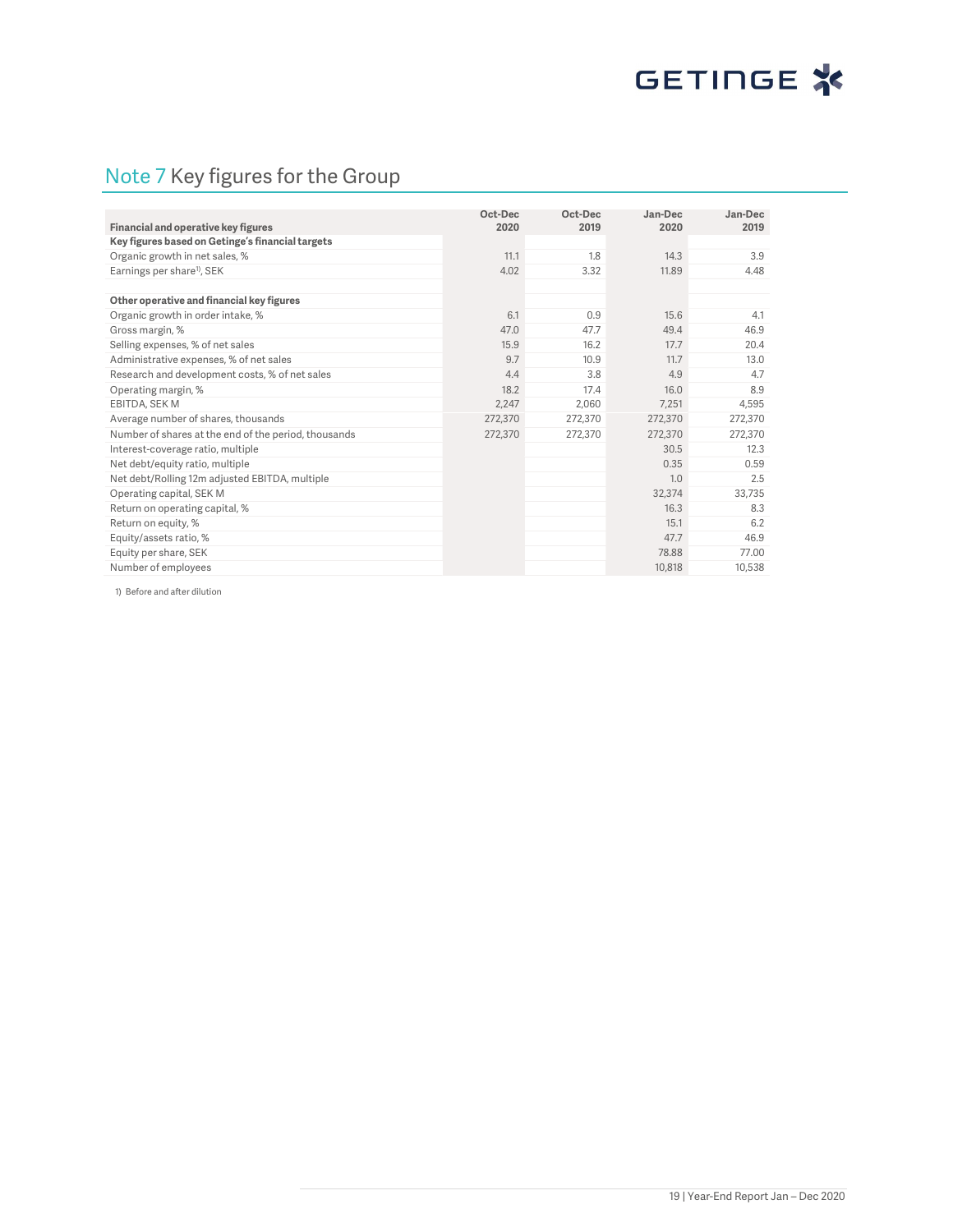

#### Alternative performance measures

Alternative performance measures refer to financial measures used by the company's management and investors to evaluate the Group's earnings and financial position and that cannot be directly read or derived from the financial statements. These financial measures are intended to facilitate analysis of the Group's performance. Accordingly, the alternative performance measures should be considered a supplement to the financial statements prepared in accordance with IFRS. The financial measures recognized in this report may differ from similar measures used by other companies.

|                                                                                                                                     | Oct-Dec         | Oct-Dec         | Jan-Dec         | Jan-Dec         |
|-------------------------------------------------------------------------------------------------------------------------------------|-----------------|-----------------|-----------------|-----------------|
| Adjusted gross profit, SEK M                                                                                                        | 2020            | 2019            | 2020            | 2019            |
| <b>Gross profit</b>                                                                                                                 | 4,158           | 4,056           | 14,722          | 12,455          |
| Add-back of:                                                                                                                        |                 |                 |                 |                 |
| Depreciation, amortization and write-downs of intangible assets                                                                     |                 |                 |                 |                 |
| and tangible assets                                                                                                                 | 268             | 248             | 1,017           | 946             |
| Other items affecting comparability<br>Adjustment for write-downs included in other                                                 | 130             |                 | 135             |                 |
| items affecting comparability                                                                                                       |                 |                 |                 |                 |
| Adjusted gross profit                                                                                                               | 4,556           | 4,304           | 15,874          | 13,401          |
|                                                                                                                                     |                 |                 |                 |                 |
|                                                                                                                                     | Oct-Dec         | Oct-Dec         | Jan-Dec         | Jan-Dec         |
| <b>Adjusted EBITDA, SEK M</b>                                                                                                       | 2020            | 2019            | 2020            | 2019            |
| <b>Operating profit (EBIT)</b>                                                                                                      | 1,610           | 1,477           | 4,784           | 2,372           |
| Add-back of:                                                                                                                        |                 |                 |                 |                 |
| Depreciation, amortization and write-downs of intangible assets and                                                                 |                 |                 |                 |                 |
| tangible assets                                                                                                                     | 544             | 456             | 1,973           | 1,726           |
| Amortization and write-down of acquired intangible assets                                                                           | 93              | 127             | 494             | 497             |
| Other items affecting comparability                                                                                                 | 36              | 10              | 59              | 117             |
| Acquisition and restructuring costs                                                                                                 | 5               | 59              | 177             | 324             |
| Adjustment for write-downs included in other items affecting                                                                        |                 |                 |                 |                 |
| comparability and restructuring costs                                                                                               |                 | $-13$           |                 | $-50$           |
| <b>Adjusted EBITDA</b>                                                                                                              | 2,287           | 2,116           | 7,487           | 4,986           |
|                                                                                                                                     |                 |                 |                 |                 |
|                                                                                                                                     |                 |                 |                 |                 |
|                                                                                                                                     | Oct-Dec         | Oct-Dec         | Jan-Dec         | Jan-Dec         |
| <b>Adjusted EBITA, SEK M</b>                                                                                                        | 2020            | 2019            | 2020            | 2019            |
| <b>Operating profit (EBIT)</b>                                                                                                      | 1,610           | 1,477           | 4,784           | 2,372           |
| Add-back of:                                                                                                                        |                 |                 |                 |                 |
| Amortization and write-down of acquired intangible assets                                                                           | 93              | 127             | 494             | 497             |
| Other items affecting comparability                                                                                                 | 110             | 10              | 269             | 117             |
| Acquisition and restructuring costs                                                                                                 | 5               | 59              | 177             | 324             |
| Adjustment for write-downs of acquired intangible assets included in                                                                |                 |                 |                 |                 |
| other items affecting comparability and restructuring costs                                                                         |                 |                 |                 |                 |
| <b>Adjusted EBITA</b>                                                                                                               | 1,817           | 1,673           | 5,724           | 3,310           |
|                                                                                                                                     |                 |                 |                 |                 |
|                                                                                                                                     | Oct-Dec         | Oct-Dec         | Jan-Dec         | Jan-Dec         |
| Adjusted EBIT, SEK M                                                                                                                | 2020            | 2019            | 2020            | 2019            |
| <b>Operating profit (EBIT)</b>                                                                                                      | 1,610           | 1,477           | 4,784           | 2,372           |
| Add-back of:                                                                                                                        |                 |                 |                 |                 |
| Other items affecting comparability                                                                                                 | 110             | 10              | 300             | 117             |
| Acquisition and restructuring costs                                                                                                 | 5               | 59              | 177             | 324             |
| <b>Adjusted EBIT</b>                                                                                                                | 1,724           | 1,546           | 5,261           | 2,813           |
|                                                                                                                                     |                 |                 |                 |                 |
|                                                                                                                                     | Oct-Dec<br>2020 | Oct-Dec<br>2019 | Jan-Dec<br>2020 | Jan-Dec<br>2019 |
| Adjusted net profit for the period, SEK M                                                                                           |                 |                 |                 |                 |
| Net profit for the period                                                                                                           | 1,104           | 910             | 3,273           | 1,256           |
| Add-back of:                                                                                                                        |                 |                 |                 |                 |
| Amortization and write-down of acquired intangible assets                                                                           | 93              | 127             | 494             | 497             |
| Other items affecting comparability                                                                                                 | 110             | 10              | 300             | 117             |
| Acquisition and restructuring costs                                                                                                 | 5               | 59              | 177             | 324             |
| Adjustment for write-downs of acquired intangible assets included in<br>other items affecting comparability and restructuring costs |                 |                 | $-31$           |                 |
| Tax items affecting comparability                                                                                                   |                 |                 |                 |                 |
| Tax on add-back items                                                                                                               | $-53$           | $-54$           | $-248$          | $-247$          |
| Adjusted net profit for the period                                                                                                  | 1,258           | 1,052           | 3,965           | 1,947           |
|                                                                                                                                     |                 |                 |                 |                 |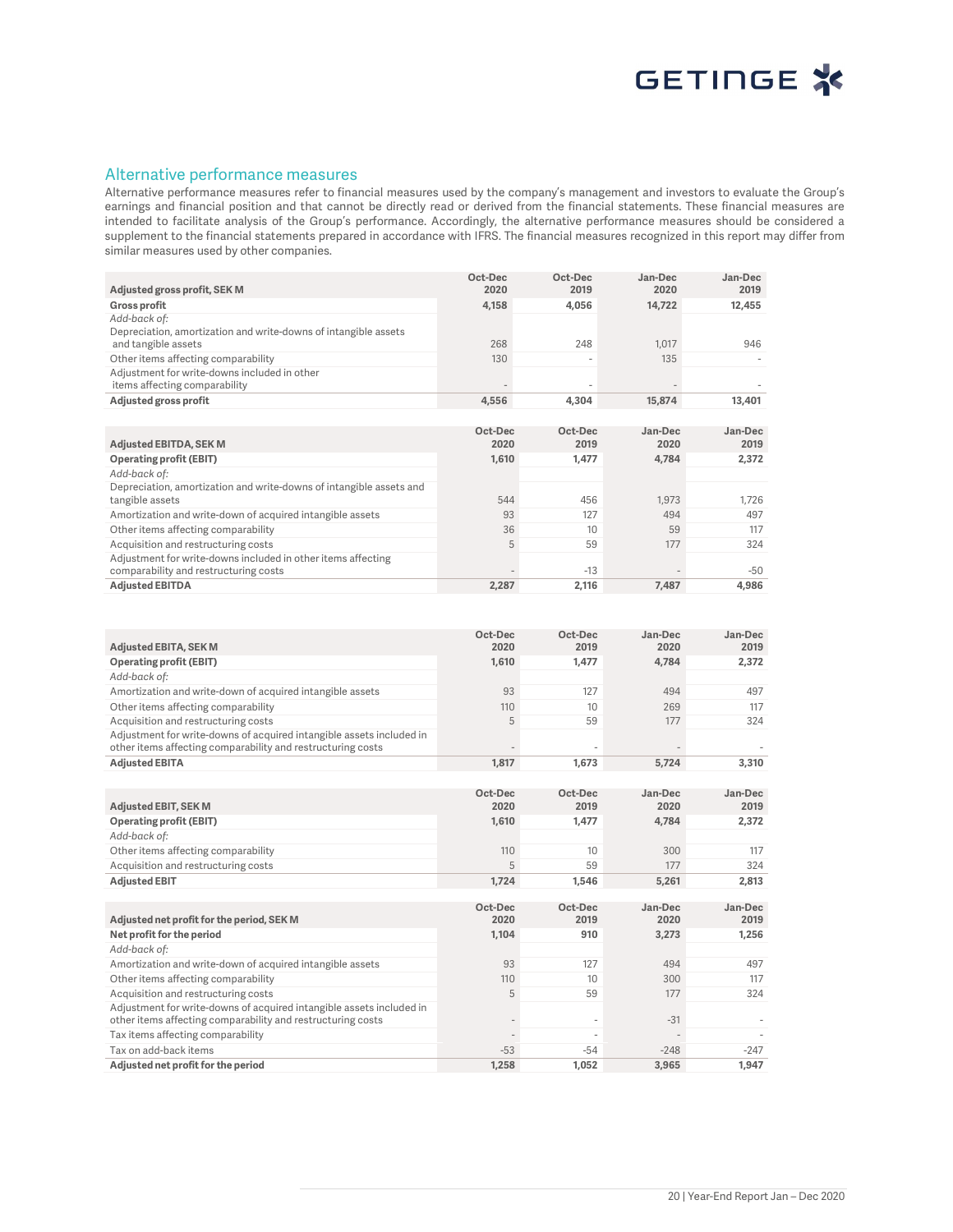## Note 8 Acquisitions

| Net assets acquired, SEK M                          | 2020   | 2019                     |
|-----------------------------------------------------|--------|--------------------------|
| Intangible assets                                   | 418    |                          |
| Tangible assets                                     | 13     |                          |
| Inventories                                         | 84     |                          |
| Accounts receivable                                 | 99     |                          |
| Other current receivables                           | 49     | $\overline{\phantom{a}}$ |
| Cash and cash equivalents                           | 30     |                          |
| Other provisions                                    | $-5$   |                          |
| Other interest-bearing liabilities                  | $-11$  |                          |
| Accounts payable                                    | $-39$  |                          |
| Other non-interest-bearing liabilities              | $-187$ |                          |
| Identifiable net assets                             | 451    |                          |
| Goodwill                                            | 610    |                          |
| <b>Total purchase prices</b>                        | 1,061  |                          |
| Deductible and additional items                     |        |                          |
| Additional purchase prices                          | 6      | 6                        |
| Unpaid purchase prices                              | $-38$  | $\overline{\phantom{a}}$ |
| Cash and cash equivalents in the acquired companies | $-30$  |                          |
| Impact on the Group's cash and cash equivalents     | 999    | 6                        |

#### Acquisitions in 2020

Applikon and Quadralene were acquired in 2020 and an additional purchase price was paid for the Thai company Simm Company and Surgeon Aids. The table above presents the fair value of acquired identifiable net assets, recognized goodwill and the impact on the Group's cash and cash equivalents.

#### Applikon

On January 3, 2020, the acquisition of 100 percent of Applikon Biotechnology BV was completed and the acquisition analysis was confirmed in the fourth quarter of the same year. Applikon has its registered office in Delft, the Netherlands and has about 180 employees. The purchase price paid amounted to SEK 826 M. In addition, a maximum of EUR 60 M may be paid in so-called additional purchase prices in 2021-2022 if certain financial targets are met. Acquisition expenses charged to 2019's profit amounted to SEK 23 M. The goodwill that arose in connection with the acquisition amounted to SEK 444 M, and is primarily attributable to strategic advantages in the form of growth opportunities and a broader product range. After the acquisition, the company generated sales of SEK 341 M with an EBITA of SEK 17 M.

#### Quadralene

All of the shares in Quadralene Holdings Ltd, a manufacturer and supplier of decontamination products with its registered office in Derby, UK, were acquired in November 2020. Quadralene generates annual sales of about SEK 75 M and has 30 employees. The purchase price amounted to SEK 235 M, of which SEK 38 M comprised contingent purchase prices that may be paid in 2021-2023 if certain financial targets are met. The costs of the acquisition amounted to SEK 6 M and were charged to earnings for 2020. The goodwill arising in connection with the acquisition amounted to SEK 166 M and was attributable to such items as revenue from future customers and strategic advantages regarding opportunities for package offerings that combine services and products. The acquisition did not have any material impact on Getinge's sales or earnings in 2020. The acquisition analysis was still preliminary when this report was published.

#### Simm Company and Surgeon Aids

In the second quarter of 2020, an additional purchase price of SEK 6 M was paid for the Thai company Simm Company and Surgeon Aids, which was acquired in 2017.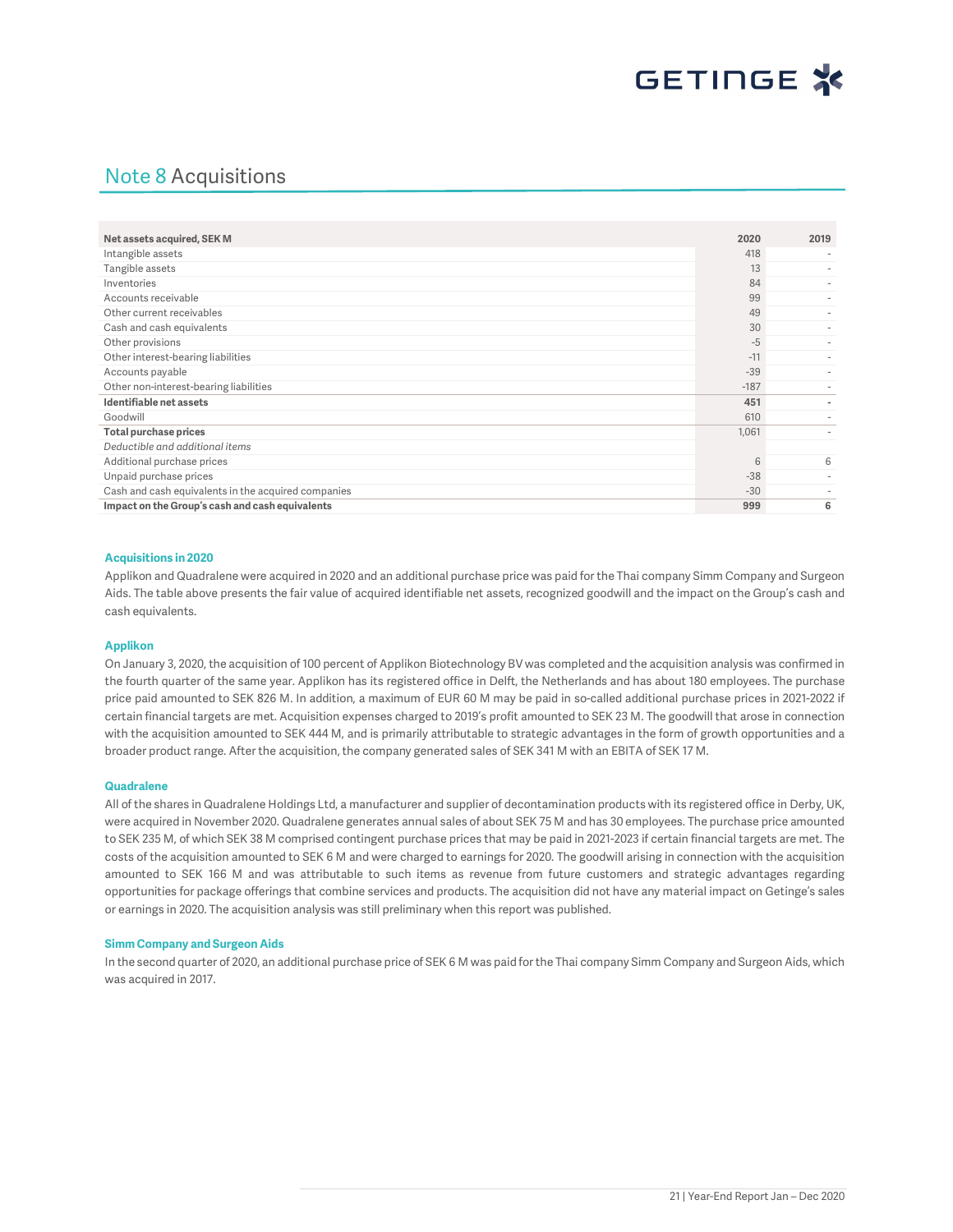# Parent Company financial statements

## Parent Company's income statement

| <b>SEKM</b>                                     | Oct-Dec<br>2020 | Oct-Dec<br>2019 | Jan-Dec<br>2020 | Jan-Dec<br>2019 |
|-------------------------------------------------|-----------------|-----------------|-----------------|-----------------|
| Administrative expenses                         | 24              | 70              | $-58$           | $-234$          |
| Other operating income and expenses             |                 | $-43$           | 38              | $-43$           |
| Operating result                                | 24              | 27              | $-20$           | $-277$          |
| Result from participations in Group companies   | 255             | 17              | 308             | 979             |
| Interest income and other similar income        |                 | $\Omega$        |                 |                 |
| Interest expenses and other similar expenses    | $-43$           | 135             | $-394$          | $-783$          |
| Profit/loss after financial items <sup>1)</sup> | 237             | 179             | $-105$          | $-80$           |
| Appropriations                                  | 243             | 493             | 243             | 493             |
| Taxes                                           | $-78$           | $-231$          | $-22$           | 15              |
| Net profit for the period <sup>2)</sup>         | 402             | 441             | 116             | 428             |

1) Interest income and other similar income and interest expenses and other similar expenses include exchange-rate gains and losses attributable to the translation of financial receivables and liabilities measured in foreign currencies

2) Comprehensive income for the period corresponds to net profit for the period

## Parent Company's balance sheet

|                                          | Dec 31                   | Dec 31   |
|------------------------------------------|--------------------------|----------|
| <b>SEKM</b>                              | 2020                     | 2019     |
| <b>Assets</b>                            |                          |          |
| Intangible assets                        | 24                       | 34       |
| Tangible assets                          | 6                        | 7        |
| Participations in Group companies        | 28,090                   | 28,431   |
| Deferred tax assets                      | 106                      | 112      |
| Receivables from Group companies         | 295                      | 587      |
| Current receivables                      | 28                       | 64       |
| Cash and cash equivalents                | 950                      | $\Omega$ |
| <b>Total assets</b>                      | 29,499                   | 29,235   |
|                                          |                          |          |
| <b>Equity and liabilities</b>            |                          |          |
| Equity                                   | 21,019                   | 21,312   |
| Long-term liabilities                    | $\overline{\phantom{a}}$ | 1,456    |
| Long-term liabilities to Group companies | $\overline{\phantom{a}}$ | 745      |
| Other provisions                         | 32                       | 29       |
| Current liabilities to Group companies   | 6,932                    | 3,197    |
| <b>Current liabilities</b>               | 1,516                    | 2,496    |
| <b>Total equity and liabilities</b>      | 29,499                   | 29,235   |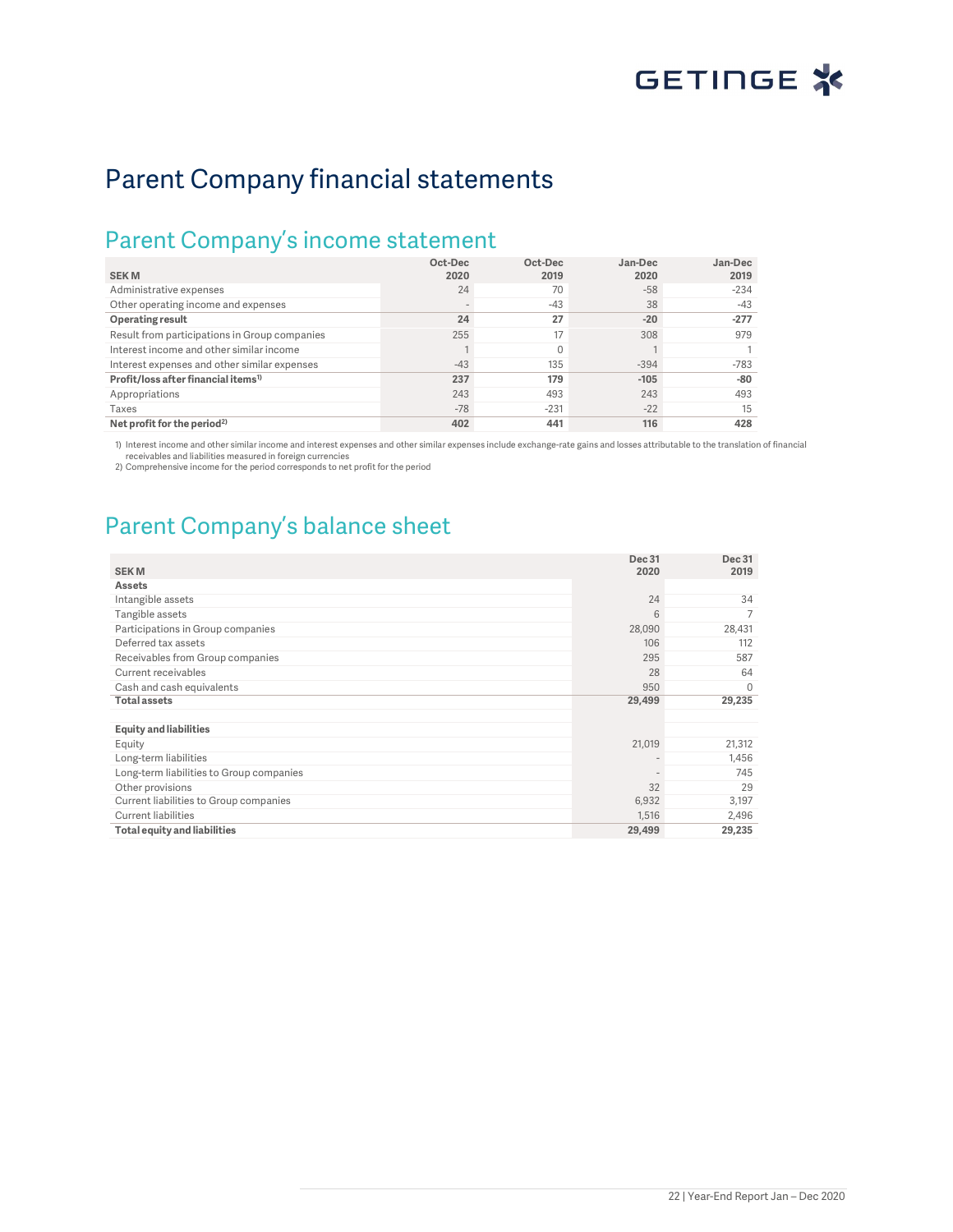

## **Definitions**

#### Financial terms

Adjusted earnings per share. Adjusted net profit for the period attributable to Parent Company shareholders in relation to average number of shares.

Adjusted EBIT. Operating profit (EBIT) with add-back of acquisition and restructuring costs and other items affecting comparability.

Adjusted EBITA. EBITA with add-back of acquisition and restructuring costs and other items affecting comparability.

Adjusted EBITDA. EBITDA with add-back of acquisition and restructuring costs and other items affecting comparability.

Adjusted gross profit. Gross profit with add-back of depreciation, amortization and write-downs and other items affecting comparability.

Adjusted net profit for the period. Net profit for the period with add-back of amortization and write-down of acquired intangible assets, acquisition and restructuring costs, other items affecting comparability and tax effect of add-back of income-statement items.

Adjusted profit before tax. Profit before tax for the period with add-back of amortization and write-down of acquired intangible assets, acquisition and restructuring costs and other items affecting comparability.

Cash flow after net investments. Cash flow from operating activities and investing activities, excluding acquisitions and divestment of operations.

Currency transaction effect. Exchange of current year's volumes of foreign currency at this year's exchange rates, compared with the exchange rates in the preceding year.

Earnings per share. Net profit attributable to Parent Company shareholders in relation to average number of shares.

EBIT. Operating profit.

EBITA margin. EBITA in relation to net sales.

EBITA. Operating profit (EBIT) before addback of amortization and write-down of acquired intangible assets.

EBITDA margin. EBITDA in relation to net sales.

EBITDA. Operating profit (EBIT) with addback of amortization, depreciation and write-downs.

Equity per share. Equity in relation to the number of shares at the end of the period.

Equity/assets ratio. Equity in relation to total assets.

Gross margin. Gross profit in relation to net sales.

Interest-coverage ratio. Rolling 12 months' adjusted EBITDA in relation to rolling 12 months' net interest.

Net debt/equity ratio. Net interestbearing debt in relation to equity.

Operating capital. Average total assets with add-back of cash and cash equivalents, other provisions, accounts payable and other non-interest-bearing liabilities.

Operating margin. Operating profit (EBIT) in relation to net sales.

Organic change. A financial change adjusted for currency, acquisitions and divestments.

Return on equity. Rolling 12 months' profit after tax in relation to average equity.

Return on operating capital. Rolling 12 months' adjusted EBIT in relation to operating capital.

#### Medical terms

Artificial grafts. Artificial vascular implants. Cardiopulmonary. Pertaining or belonging to both heart and lung.

Cardiovascular. Pertaining or belonging to both heart and blood vessels.

DPTE BetaBag®. A bag that ensures contamination-free transfer of components.

ECMO Extracorporeal membrane oxygenation, meaning oxygenation outside the body through a membrane. Put simply, a modified cardiac and respiratory machine that exchanges oxygen and carbon dioxide, like an artificial lung.

Endoscope. Equipment for visual examination of the body's cavities, such as the stomach.

Endovascular. Vascular treatment using catheter technologies.

EU MDR. A new regulatory framework for medical devices which ensures a high level of safety and health whilst supporting innovation.

Hemodynamic monitoring. Monitoring the balance between blood pressure and blood flow.

Low temperature sterilization. A device used to sterilize surgical instruments which cannot be sterilized with high temperature steam. It is mainly used for instruments used in the minimal invasive and robotic surgery.

NAVA. Neurally Adjusted Ventilatory Assist (NAVA) identifies the electric activity that activates the human diaphragm and using these signals adapts the ventilation to the patient's respiratory rhythm.

Stent. A tube for endovascular widening of blood vessels.

Sterilizer. A device to eliminate microorganisms on surgical instruments, usually by high temperature with steam.

Vascular intervention. A medical procedur conducted through vascular puncturing instead of using an open surgery method. Ventilator. Medical device to help patients breath.

#### Geographic areas

Americas. North, South and Central America.

APAC. Asia and Pacific. EMEA. Europe, Middle East and Africa.